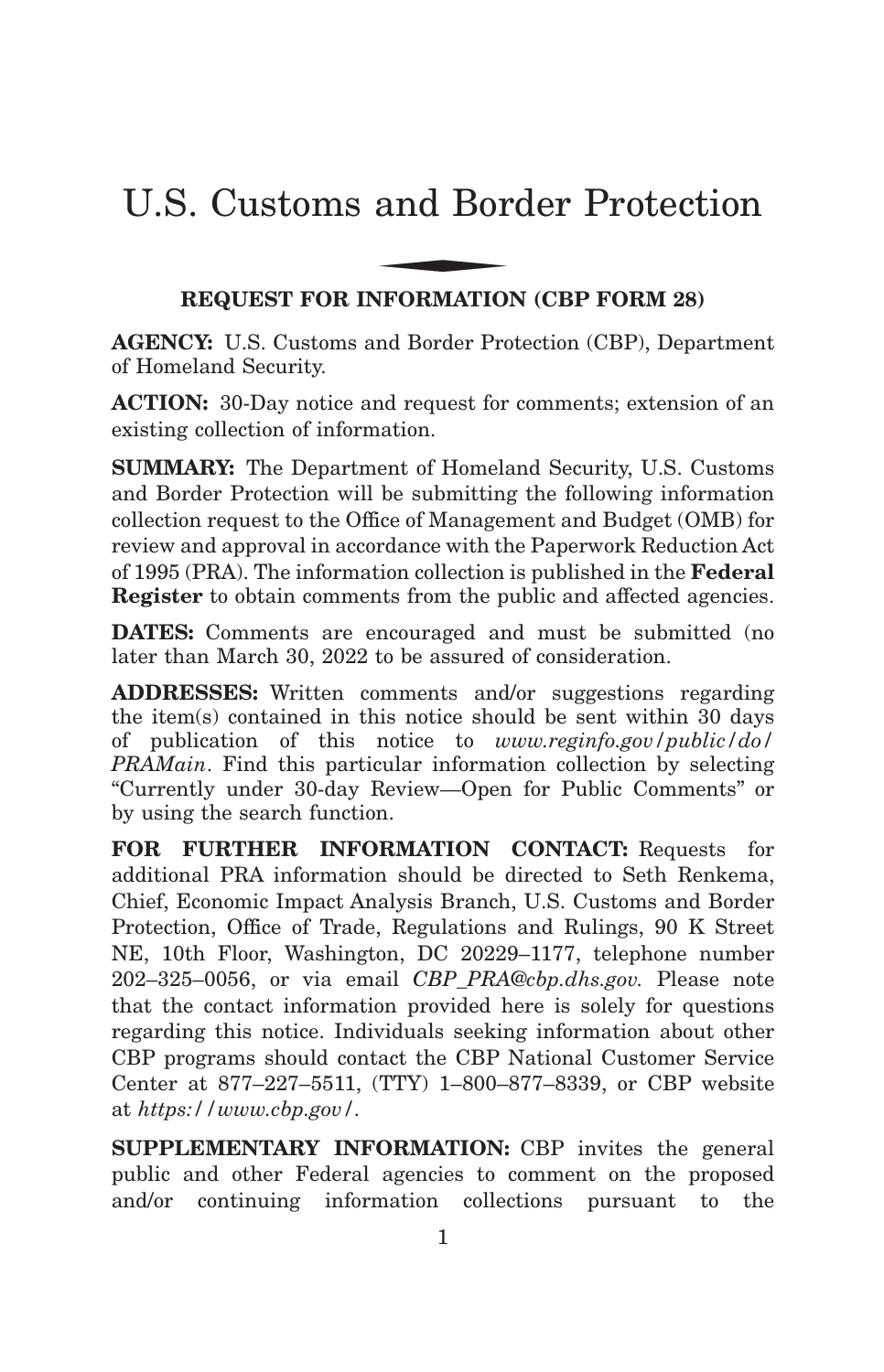Paperwork Reduction Act of 1995 (44 U.S.C. 3501 *et seq.*). This proposed information collection was previously published in the **Federal Register** (Volume 86 FR Page 72612) on December 22, 2021, allowing for a 60-day comment period. This notice allows for an additional 30 days for public comments. This process is conducted in accordance with 5 CFR 1320.8. Written comments and suggestions from the public and affected agencies should address one or more of the following four points: (1) Whether the proposed collection of information is necessary for the proper performance of the functions of the agency, including whether the information will have practical utility; (2) the accuracy of the agency's estimate of the burden of the proposed collection of information, including the validity of the methodology and assumptions used; (3) suggestions to enhance the quality, utility, and clarity of the information to be collected; and (4) suggestions to minimize the burden of the collection of information on those who are to respond, including through the use of appropriate automated, electronic, mechanical, or other technological collection techniques or other forms of information technology, *e.g.,* permitting electronic submission of responses. The comments that are submitted will be summarized and included in the request for approval. All comments will become a matter of public record.

## **Overview of This Information Collection**

**Title:** Request for Information.

**OMB Number:** 1651–0023.

**Form Number:** CBP Form 28.

**Current Actions:** Extension with a decrease in burden previously reported, no change to the information being collected.

**Type of Review:** Extension (with change).

## **Affected Public:** Businesses.

**Abstract:** Under 19 U.S.C. 1500 and 1401a, Customs and Border Protection (CBP) is responsible for appraising merchandise by ascertaining or estimating its value; fixing the final classification of such merchandise under the tariff schedule; and fixing a rate of duty and final amount of duty to be paid on such merchandise. On occasions when the invoice or other documentation does not provide sufficient information for appraisement or classification, including for import compliance with trade agreements, preference treatment, or special provisions, CBP may request additional information using CBP Form 28, *Request for Information.* This form is sent by CBP personnel to importers, exporters, producers, or their agents, as applicable, requesting additional information. U.S. Customs and Border Protection (CBP) is authorized to collect the information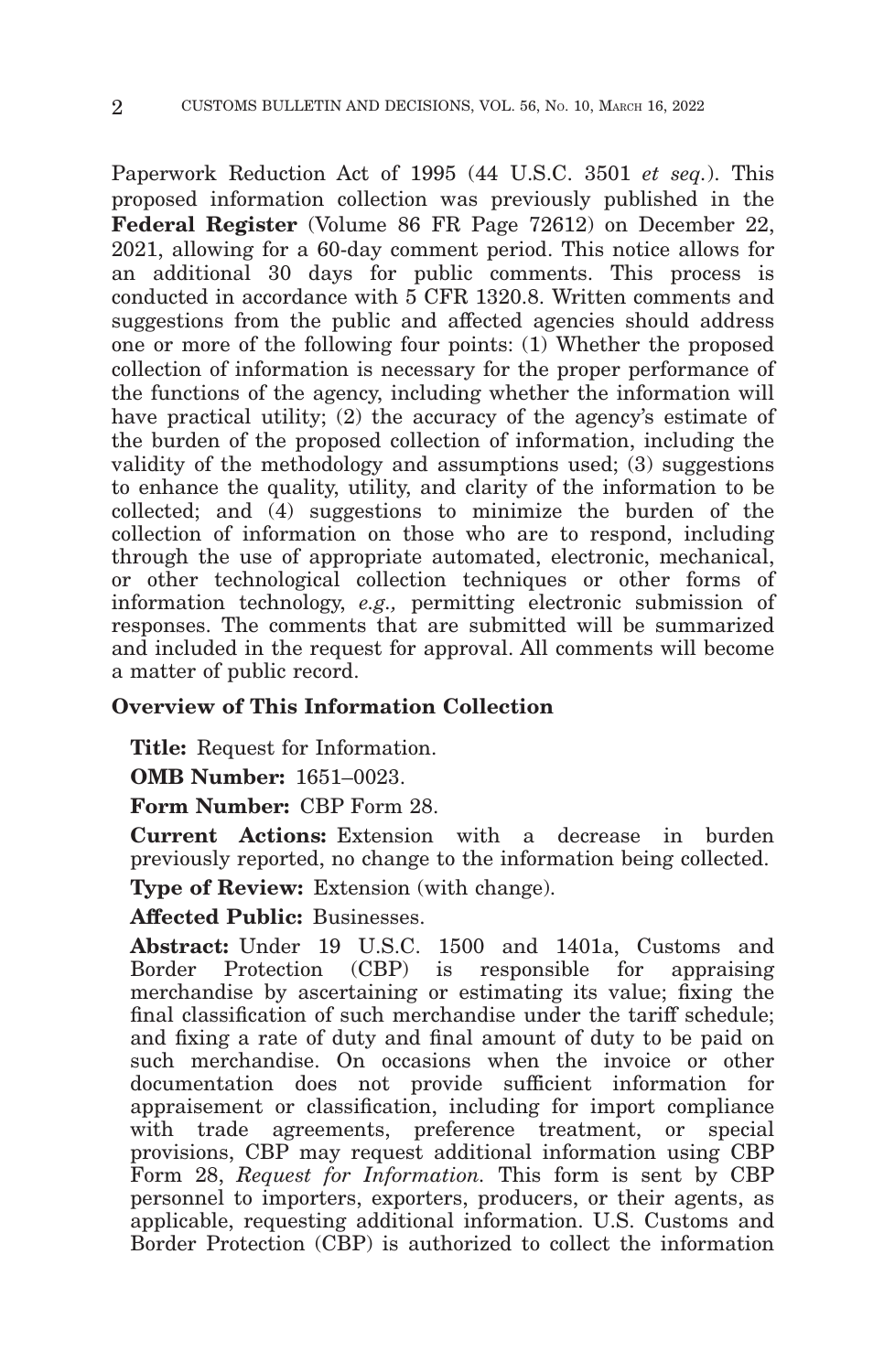requested on this form pursuant to U.S.C. 1509, 19 CFR 142.3, 19 CFR 151.11, and 19 CFR 181.72. CBP Form 28 is provided for by 19 CFR 151.11.

*Type of Information Collection:* Request for Information (CBP Form 28).

**Estimated Number of Respondents:** 13,415.

**Estimated Number of Annual Responses per Respondent:** 1. **Estimated Number of Total Annual Responses:** 13,415.

**Estimated Time per Response:** 2 hours.

**Estimated Total Annual Burden Hours:** 26,830.

Dated: February 23, 2022.

SETH D. RENKEMA, *Branch Chief, Economic Impact Analysis Branch, U.S. Customs and Border Protection.* SETH<br>Br<br>Economic Im<sub>,</sub><br>U.S. Customs<br>Register, Februar<br>NINESS IDEN

[Published in the Federal Register, February 28, 2022 (85 FR 11082)]

# **GLOBAL BUSINESS IDENTIFIER (GBI)**

**AGENCY:** U.S. Customs and Border Protection (CBP), Department of Homeland Security.

**ACTION:** 30-Day notice and request for comments; this is a new collection of information.

**SUMMARY:** The Department of Homeland Security, U.S. Customs and Border Protection will be submitting the following information collection request to the Office of Management and Budget (OMB) for review and approval in accordance with the Paperwork Reduction Act of 1995 (PRA). The information collection is published in the **Federal Register** to obtain comments from the public and affected agencies.

**DATES:** Comments are encouraged and must be submitted no later than April 1, 2022 to be assured of consideration.

**ADDRESSES:** Written comments and/or suggestions regarding the item(s) contained in this notice should be sent within 30 days of publication of this notice to *www.reginfo.gov/public/do/ PRAMain*. Find this particular information collection by selecting ''Currently under 30-day Review—Open for Public Comments'' or by using the search function.

**FOR FURTHER INFORMATION CONTACT:** Requests for additional PRA information should be directed to Seth Renkema, Chief, Economic Impact Analysis Branch, U.S. Customs and Border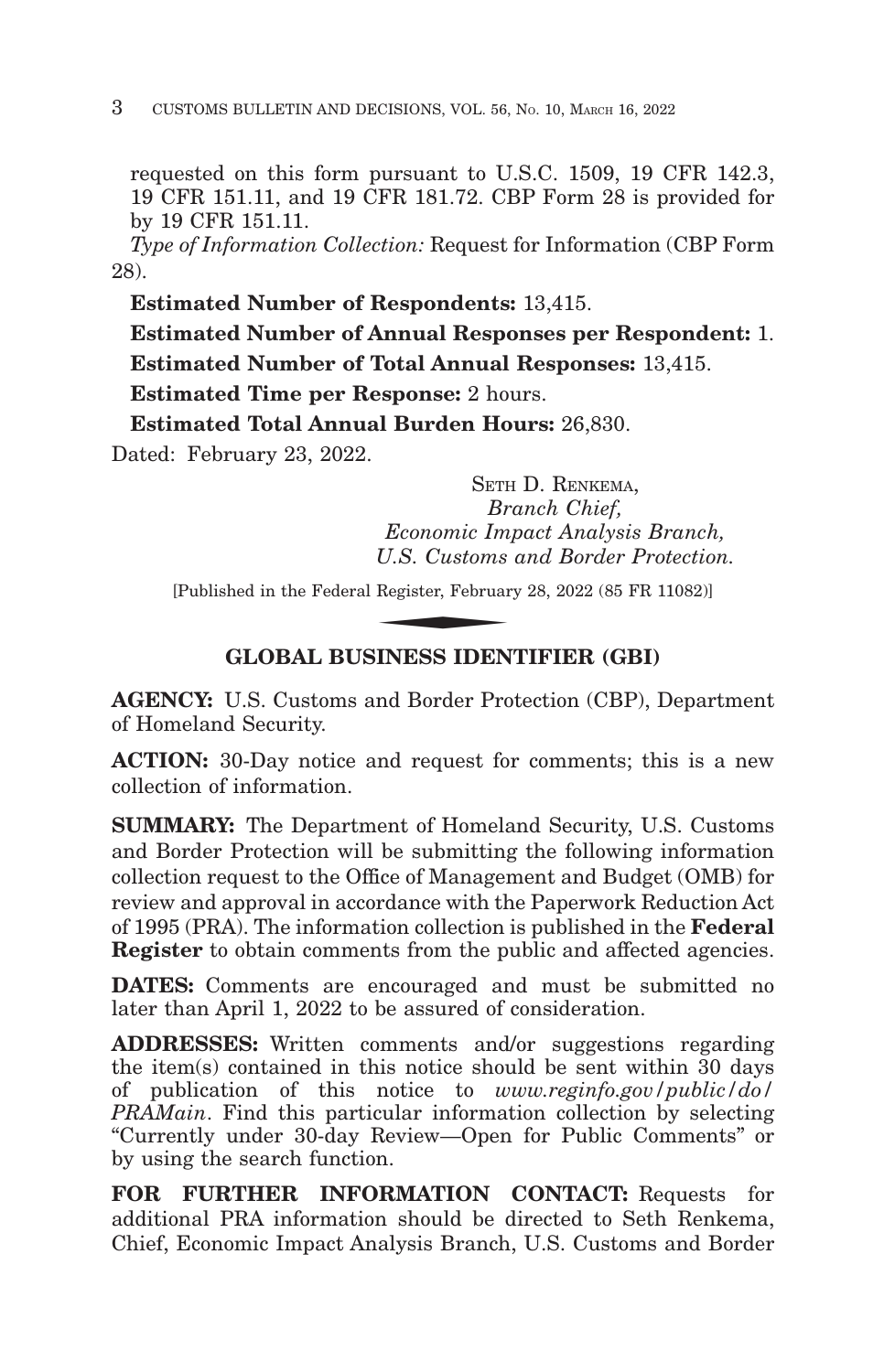Protection, Office of Trade, Regulations and Rulings, 90 K Street NE, 10th Floor, Washington, DC 20229–1177, Telephone number 202–325–0056 or via email *CBP\_PRA@cbp.dhs.gov.* Please note that the contact information provided here is solely for questions regarding this notice. Individuals seeking information about other CBP programs should contact the CBP National Customer Service Center at 877–227–5511, (TTY) 1–800–877–8339, or CBP website at *https://www.cbp.gov/.*

**SUPPLEMENTARY INFORMATION:** CBP invites the general public and other Federal agencies to comment on the proposed and/or continuing information collections pursuant to the Paperwork Reduction Act of 1995 (44 U.S.C. 3501 *et seq.*). This proposed information collection was previously published in the **Federal Register** (Volume 86 FR Page 55629) on October 06, 2021, allowing for a 60-day comment period. This notice allows for an additional 30 days for public comments. This process is conducted in accordance with 5 CFR 1320.8. Written comments and suggestions from the public and affected agencies should address one or more of the following four points: (1) Whether the proposed collection of information is necessary for the proper performance of the functions of the agency, including whether the information will have practical utility; (2) the accuracy of the agency's estimate of the burden of the proposed collection of information, including the validity of the methodology and assumptions used; (3) suggestions to enhance the quality, utility, and clarity of the information to be collected; and (4) suggestions to minimize the burden of the collection of information on those who are to respond, including through the use of appropriate automated, electronic, mechanical, or other technological collection techniques or other forms of information technology, *e.g.,* permitting electronic submission of responses. The comments that are submitted will be summarized and included in the request for approval. All comments will become a matter of public record.

# **Overview of This Information Collection**

**Title:** Global Business Identifier (GBI).

**OMB Number:** 1651–0NEW.

**Form Number:** N/A.

**Current Actions:** This is a new information collection.

**Type of Review:** New Information Collection.

**Affected Public:** Businesses.

**Abstract:** U.S. Customs and Border Protection (CBP) is launching a Global Business Identifier (GBI) Evaluative Proof of Concept (EPoC) which aims to determine a single identifier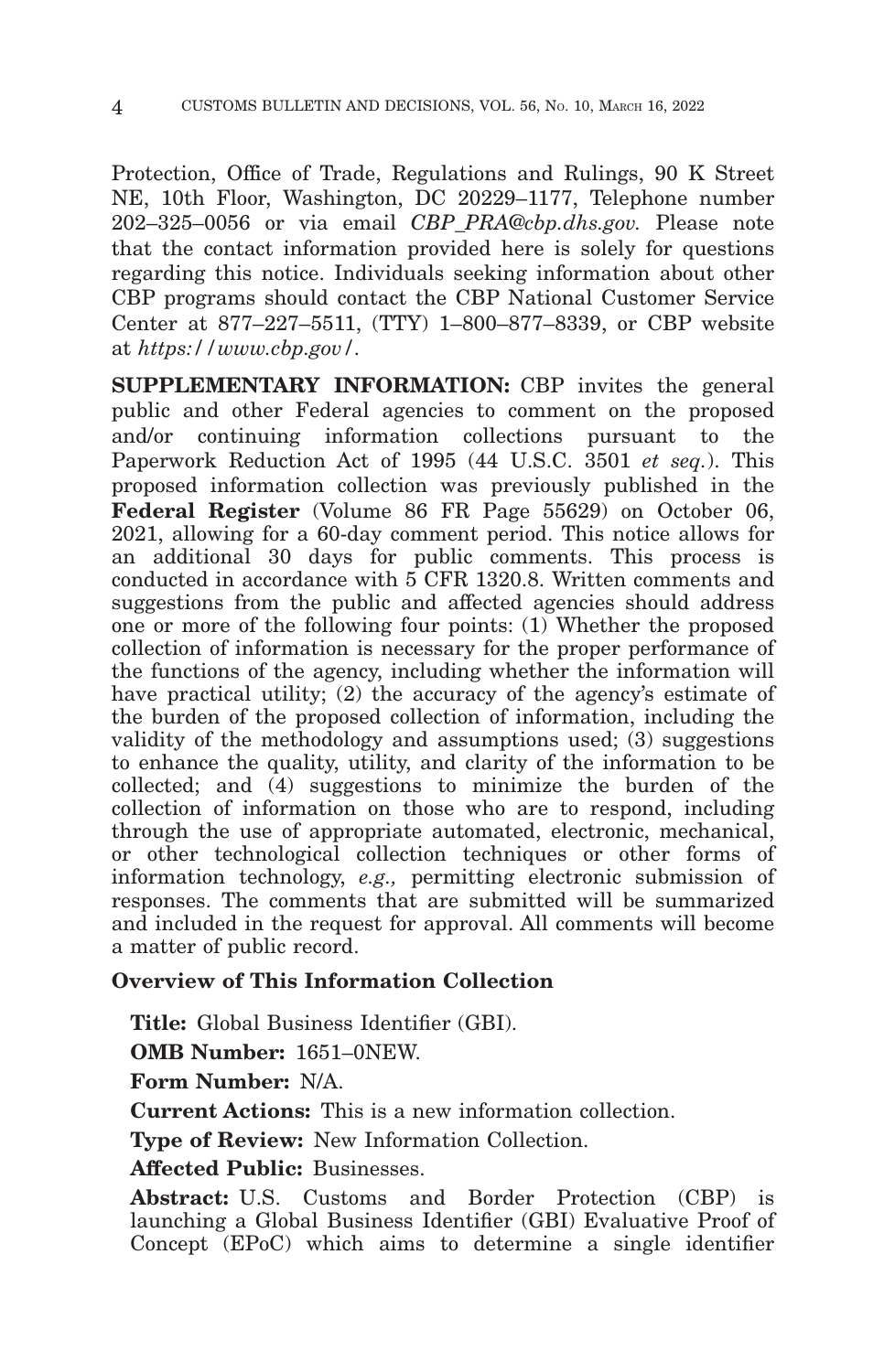#### 5 CUSTOMS BULLETIN AND DECISIONS, VOL. 56, NO. 10, MARCH 16, 2022

solution that will uniquely discern main legal entity and ownership; specific business and global locations; and supply chain roles and functions. Entry filers must signal their intent to participate in the GBI EPoC, by email as discussed in the **Federal Register** notice announcing the test, and must obtain and submit (or indicate that they are in the process of obtaining) all three GBI identifiers for their shippers, manufacturers and sellers, as part of their email. The identifiers provide additional information about trade entities and supply chain locations associated with U.S. imports, to CBP for enrollment into the GBI EPoC and, if selected, during the Entry process. The three identifiers are:

- Legal Entity Identifier (LEI)—managed and made available by the Global Legal Entity Identifier Foundation (GLEIF)
- Global Location Number (GLN)—owned and managed by GS1
- Data Universal Numbering System (DUNS)—owned and managed by Dun & Bradstreet (D&B)

GBI EPoC participants will also provide applicant information: Company/entity legal name, legal entity headquarters and/or manufacturing site address, business phone number (associated with provided address), company website, Manufacture/Shipper Identification Code (MID), and Authorized Economic Operator (AEO) identification number (optional).

Automated Broker Interface (ABI) filers (including brokers and self-filers) will be required to complete a GBI enrollment process, via ABI, prior to submitting the identifiers on an electronic entry (CBP Form 3461). Filers are responsible for the associated costs to obtain all three identifiers and will submit each identifier for the following supply chain roles:

- Manufacturer/Producer (required)
- Shipper (required)
- Seller (required)
- Exporter (optional)
- Distributer (optional)
- Packager (optional)

Section 484 of the Tariff Act of 1930, as amended (19 U.S. Code 1484) and part 141, Code of Federal Regulations, title 19 (19 CFR part 141), pertain to the entry of merchandise and authorize CBP to require information that is necessary for CBP to determine whether merchandise may be released from CBP custody. Provisions of the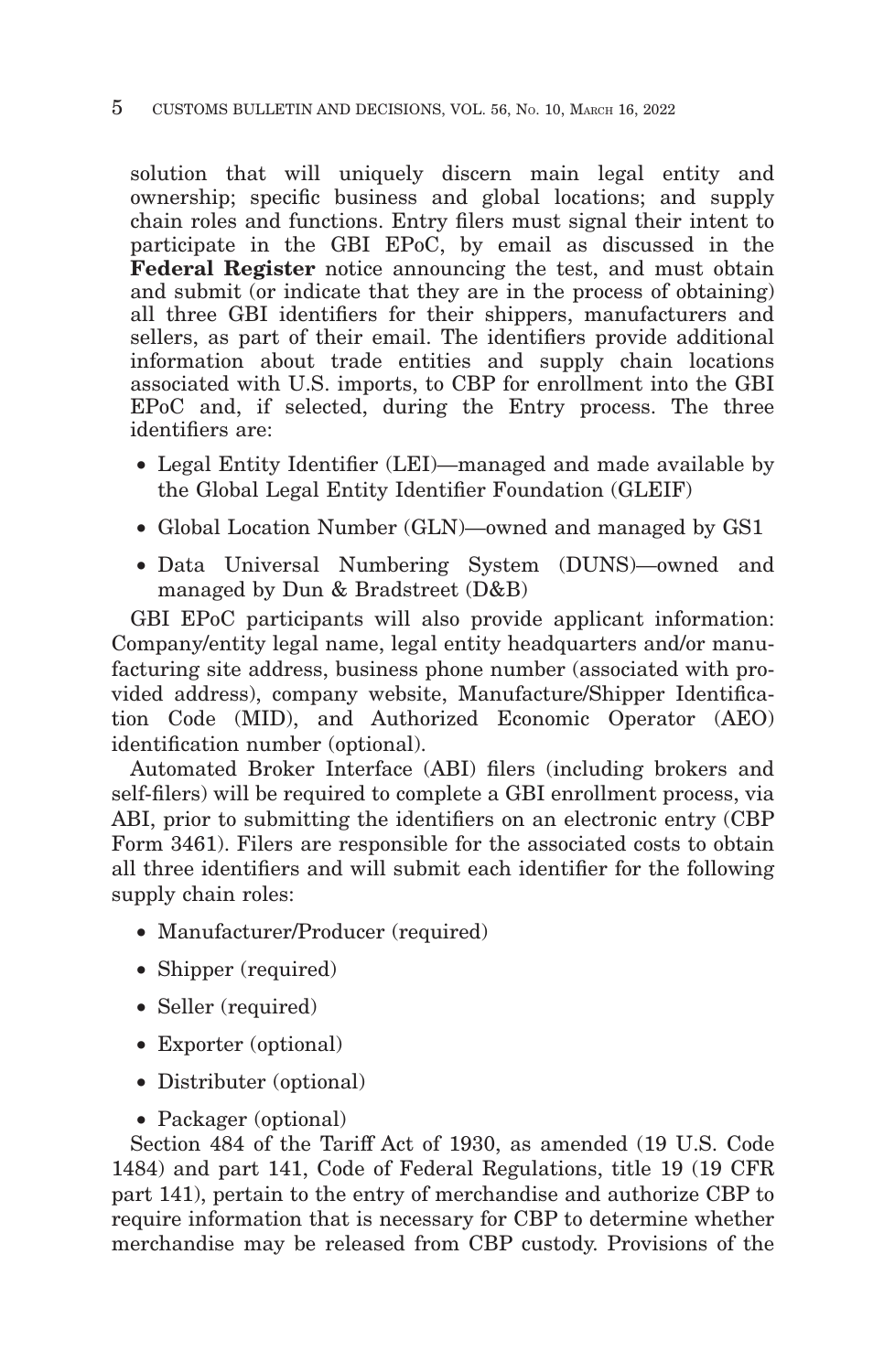U.S. Code and CBP regulations, in various parts and related to various types of merchandise, specify information that is required for entry. For reference, part 163, Code of Federal Regulations, Title 19 (19 CFR part 163 appendix A) refers to a wide variety of regulatory provisions for certain information that may be required by CBP.

By testing the identifiers CBP will take its first step in determining whether to amend regulations to mandate the GBI solution. Furthermore, CBP will understand the utility of collecting and/or combining the identifiers' data and will be able to make an informed decision on whether to mandate the use of the GBI solution as an alternative for the Manufacturer/ Shipper Identification Code (MID).

*Type of Information Collection:* Electronic Submission of GBI Data and Enrollment Information.

**Estimated Number of Respondents:** 100.

**Estimated Number of Annual Responses per Respondent:** 1. **Estimated Number of Total Annual Responses:** 100.

**Estimated Time per Response:** 10 minutes.

**Estimated Total Annual Burden Hours:** 17.

Dated: February 24, 2022.

SETH D. RENKEMA, *Branch Chief, Economic Impact Analysis Branch, U.S. Customs and Border Protection.* SETH<br>*Br<br>Economic Im<sub>,</sub><br>U.S. Customs*<br>al Register, March<br>NEJ IMERY AT

[Published in the Federal Register, March 2, 2022 (85 FR 11727)]

## **ENTRY/IMMEDIATE DELIVERY APPLICATION AND ACE CARGO RELEASE**

**AGENCY:** U.S. Customs and Border Protection (CBP), Department of Homeland Security.

**ACTION:** 30-Day notice and request for comments; revision of an existing collection of information.

**SUMMARY:** The Department of Homeland Security, U.S. Customs and Border Protection will be submitting the following information collection request to the Office of Management and Budget (OMB) for review and approval in accordance with the Paperwork Reduction Act of 1995 (PRA). The information collection is published in the **Federal Register** to obtain comments from the public and affected agencies.

**DATES:** Comments are encouraged and must be submitted no later than April 1, 2022 to be assured of consideration.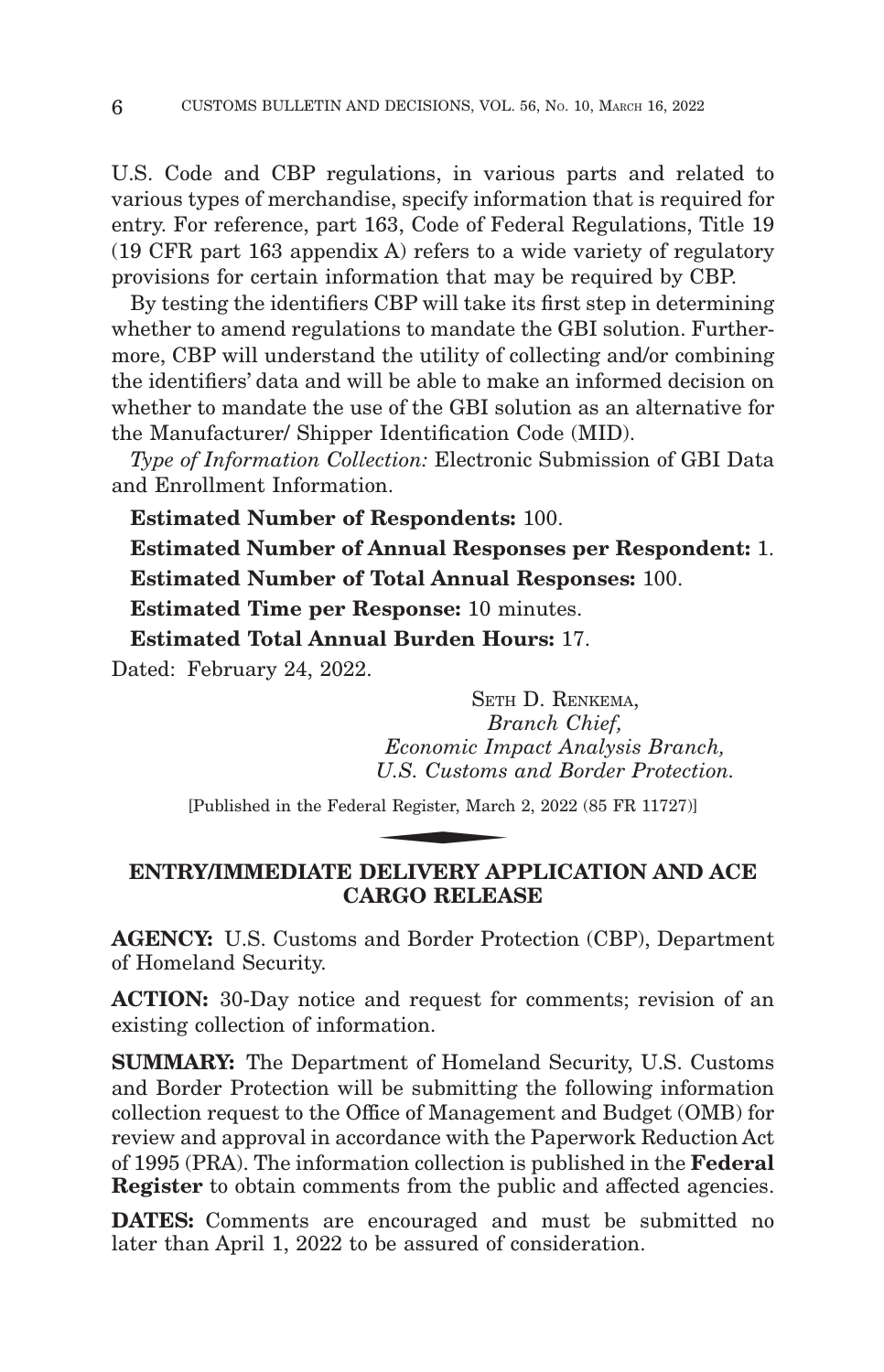**ADDRESSES:** Written comments and/or suggestions regarding the item(s) contained in this notice should be sent within 30 days of publication of this notice to *www.reginfo.gov/public/do/ PRAMain.* Find this particular information collection by selecting ''Currently under 30-day Review—Open for Public Comments'' or by using the search function.

**FOR FURTHER INFORMATION CONTACT:** Requests for additional PRA information should be directed to Seth Renkema, Chief, Economic Impact Analysis Branch, U.S. Customs and Border Protection, Office of Trade, Regulations and Rulings, 90 K Street NE, 10th Floor, Washington, DC 20229–1177, Telephone number 202–325–0056 or via email *CBP\_PRA@cbp.dhs.gov.* Please note that the contact information provided here is solely for questions regarding this notice. Individuals seeking information about other CBP programs should contact the CBP National Customer Service Center at 877–227–5511, (TTY) 1–800–877–8339, or CBP website at *https://www.cbp.gov/*.

**SUPPLEMENTARY INFORMATION:** CBP invites the general public and other Federal agencies to comment on the proposed and/or continuing information collections pursuant to the Paperwork Reduction Act of 1995 (44 U.S.C. 3501 *et seq.*). This proposed information collection was previously published in the **Federal Register** (Volume 86 FR Page 55628) on October 06, 2021, allowing for a 60-day comment period. This notice allows for an additional 30 days for public comments. This process is conducted in accordance with 5 CFR 1320.8. Written comments and suggestions from the public and affected agencies should address one or more of the following four points: (1) Whether the proposed collection of information is necessary for the proper performance of the functions of the agency, including whether the information will have practical utility; (2) the accuracy of the agency's estimate of the burden of the proposed collection of information, including the validity of the methodology and assumptions used; (3) suggestions to enhance the quality, utility, and clarity of the information to be collected; and (4) suggestions to minimize the burden of the collection of information on those who are to respond, including through the use of appropriate automated, electronic, mechanical, or other technological collection techniques or other forms of information technology, *e.g.,* permitting electronic submission of responses. The comments that are submitted will be summarized and included in the request for approval. All comments will become a matter of public record.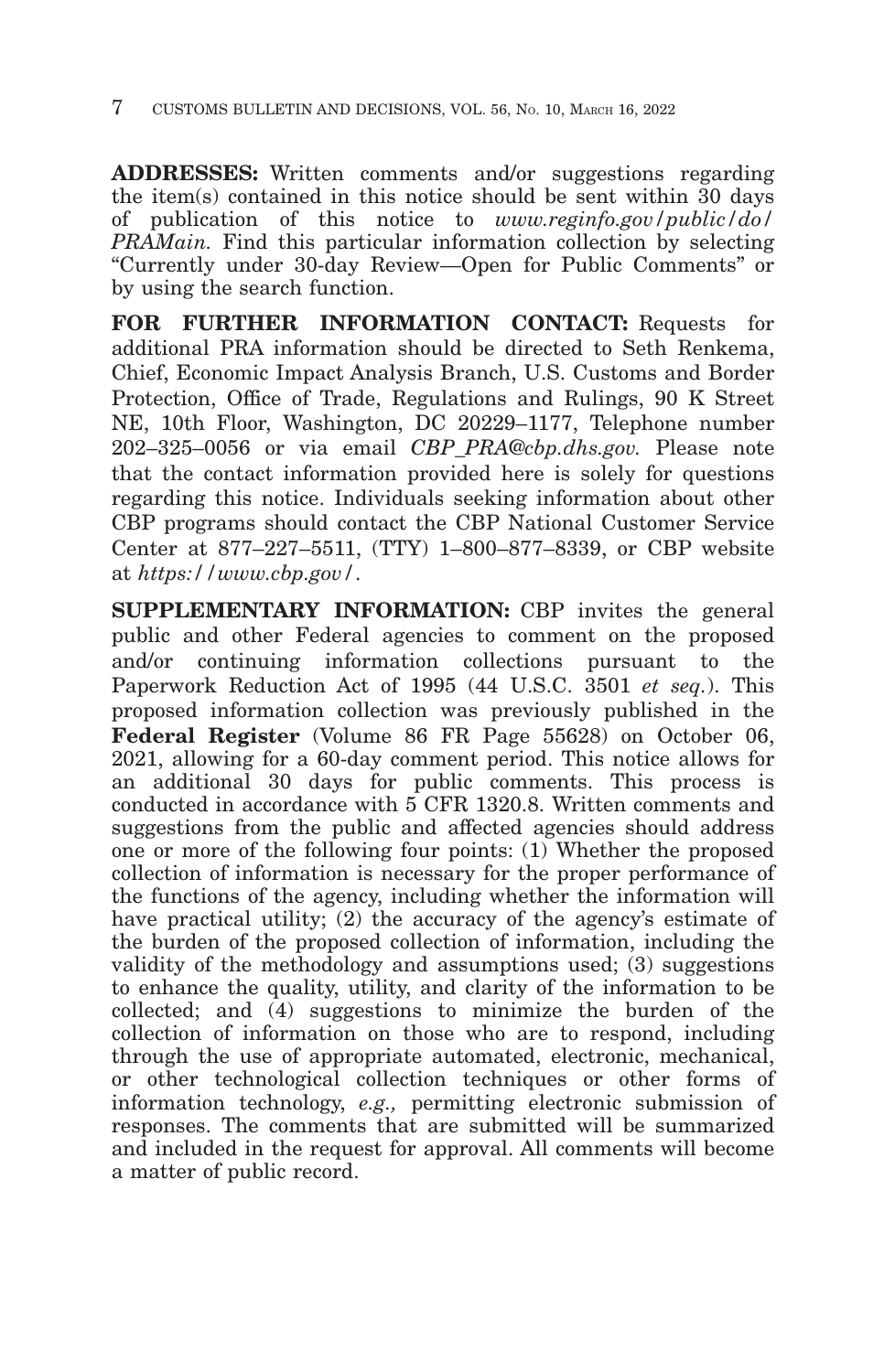### **Overview of This Information Collection**

**Title:** Entry/Immediate Delivery Application and ACE Cargo Release.

**OMB Number:** 1651–0024.

**Form Number:** CBP Forms 3461 and 3461 ALT.

**Current Actions:** Revision.

**Type of Review:** Revision.

**Affected Public:** Businesses.

**Abstract:** All items imported into the United States are subject to examination before entering the commerce of the United States. There are two procedures available to effect the release of imported merchandise, including "entry" pursuant to 19 U.S.C. 1484, and ''immediate delivery'' pursuant to 19 U.S.C. 1448(b). Under both procedures, CBP Forms 3461, Entry/Immediate Delivery, and 3461 ALT are the source documents in the packages presented to Customs and Border Protection (CBP). The information collected on CBP Forms 3461 and 3461 ALT allow CBP officers to verify that the information regarding the consignee and shipment is correct and that a bond is on file with CBP. CBP also uses these forms to close out the manifest and to establish the obligation to pay estimated duties in the time period prescribed by law or regulation. CBP Form 3461 is also a delivery authorization document and is given to the importing carrier to authorize the release of the merchandise.

CBP Forms 3461 and 3461 ALT are provided for by 19 CFR 142.3, 142.16, 141.22, and 141.24. The forms and instructions for Form 3461 are accessible at: *https://www.cbp.gov/newsroom/publications/ forms?title=3461&=Apply*.

Ace Cargo Release (formerly referred to as ''Simplified Entry'') is a program for ACE entry summary filers in which importers or brokers may file ACE Cargo Release data in lieu of filing the CBP Form 3461. This data consists of 12 required elements: Importer of record; buyer name and address; buyer employer identification number (consignee number), seller name and address; manufacturer/supplier name and address; Harmonized Tariff Schedule 10-digit number; country of origin; bill of lading; house air waybill number; bill of lading issuer code; entry number; entry type; and estimated shipment value. The four optional data elements are: The container stuffing location, consolidator name and address, ship to party name and address, and the three Global Business Identifier (GBI) identifiers: (20-digit Legal Entity Identifier (LEI), 9-digit Data Universal Numbering System (DUNS), and 13-digit Global Location Number (GLN)) for the entry filer and the manufacturer/producer, seller and shipper, and option-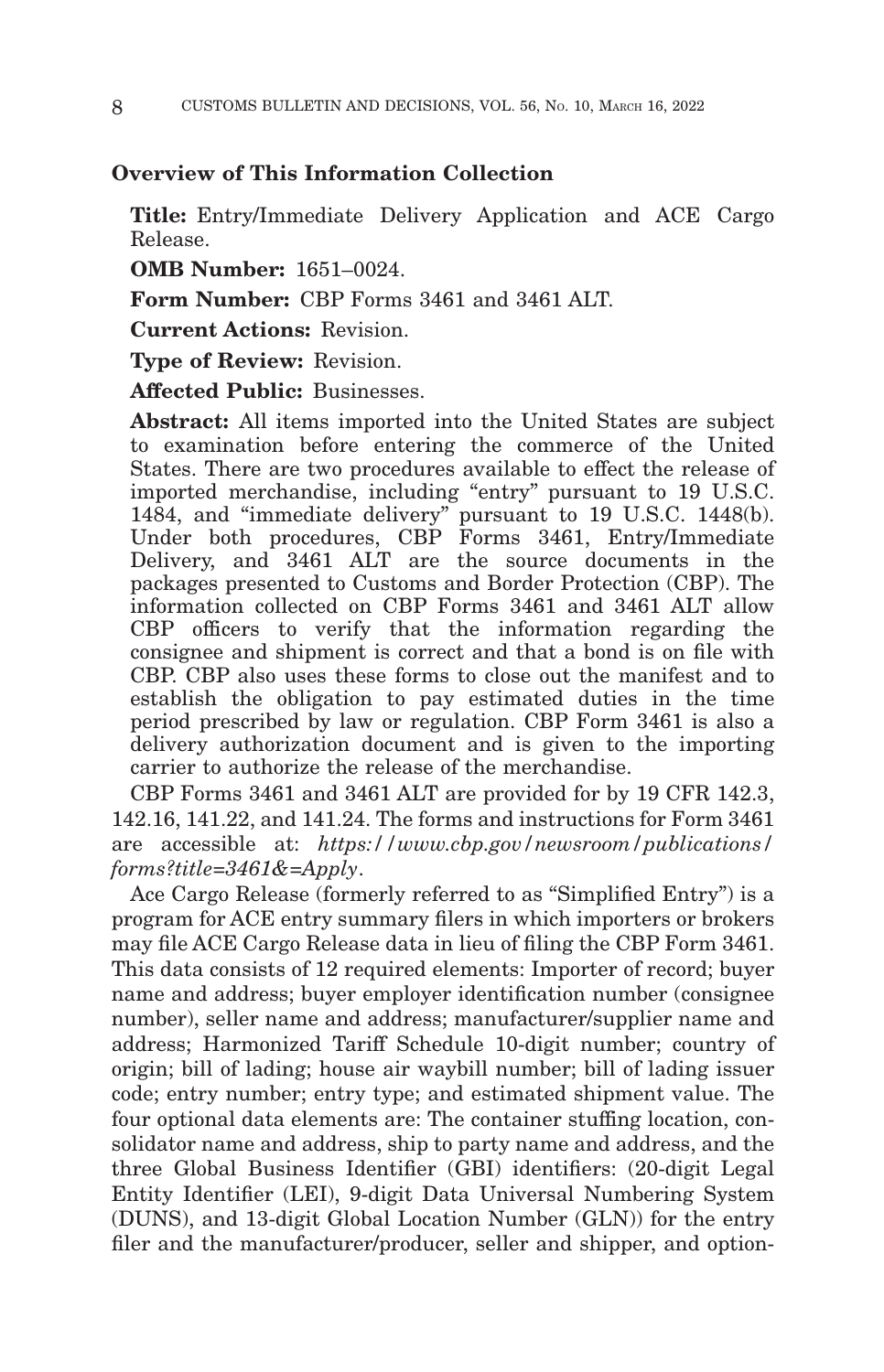ally, for the exporter, distributor and packager. The GBI identifiers are the new optional data elements that are being collected to better identify the legal entity that is interacting with CBP. The data collected under the ACE Cargo Release program is intended to reduce transaction costs, expedite cargo release, and enhance cargo security. ACE Cargo Release filing minimizes the redundancy of data submitted by the filer to CBP through receiving carrier data from the carrier. This design allows the participants to file earlier in the transportation flow. Guidance on using ACE Cargo Release may be found at *http://www.cbp.gov/trade/ace/features*.

It should be noted that ACE Cargo Release was previously called Simplified Entry.

*Type of Information Collection:* Form 3461 Entry/Immediate Delivery (Paper Only).

**Estimated Number of Respondents:** 12,307.

**Estimated Number of Annual Responses per Respondent:** 1. **Estimated Number of Total Annual Responses:** 12,307.

**Estimated Time per Response:** 15 minutes (0.25 hours).

**Estimated Total Annual Burden Hours:** 3,077.

*Type of Information Collection:* ACE Cargo Release: Form 3461, 3461ALT (Electronic Submission).

**Estimated Number of Respondents:** 9,810.

**Estimated Number of Annual Responses per Respondent:** 2,994.

**Estimated Number of Total Annual Responses:** 29,371,140.

**Estimated Time per Response:** 10 minutes (0.166 hours).

**Estimated Total Annual Burden Hours:** 4,875,609.

Dated: February 24, 2022.

SETH D. RENKEMA, *Branch Chief, Economic Impact Analysis Branch, U.S. Customs and Border Protection.*

[Published in the Federal Register, March 2, 2022 (85 FR 11726)]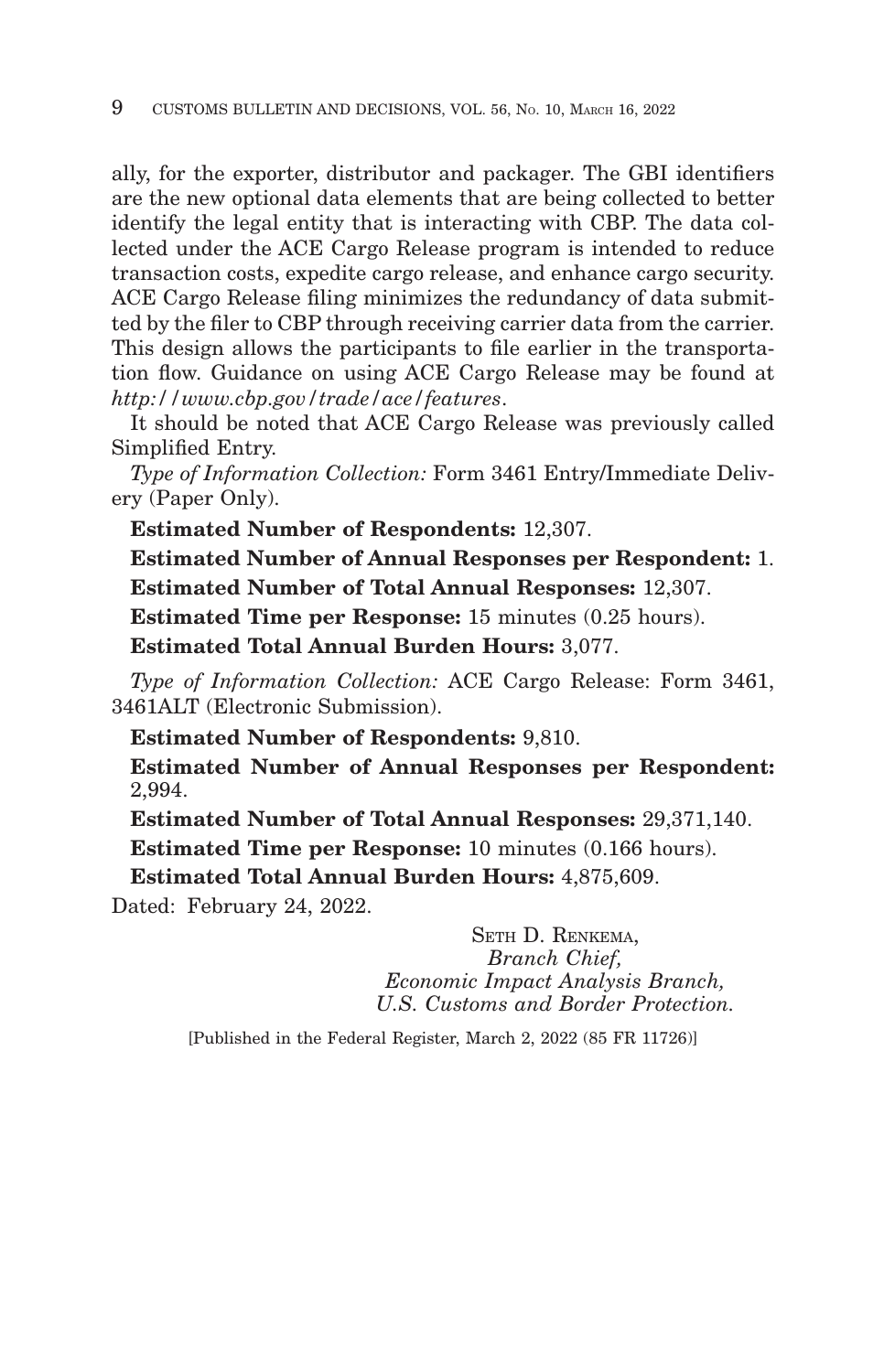# **COPYRIGHT, TRADEMARK, AND TRADE NAME RECORDATIONS**

#### **(NO. 01 2022)**

**AGENCY:** U.S. Customs and Border Protection, Department of Homeland Security.

**SUMMARY:** The following copyrights, trademarks, and trade names were recorded with U.S. Customs and Border Protection in January 2022. A total of 134 recordation applications were approved, consisting of 7 copyrights and 127 trademarks.

Corrections or updates may be sent to: Intellectual Property Enforcement Branch, Regulations and Rulings, Office of Trade, U.S. Customs and Border Protection, 90 K Street, NE., 10th Floor, Washington, D.C. 20229–1177, or via email at *iprrquestions@cbp.dhs.gov*.

**FOR FURTHER INFORMATION CONTACT:** Christopher Hawkins, Paralegal Specialist, Intellectual Property Enforcement Branch, Regulations and Rulings, Office of Trade at (202) 325–0295.

> ALAINA VAN HORN *Chief, Intellectual Property Enforcement Branch Regulations and Rulings, Office of Trade*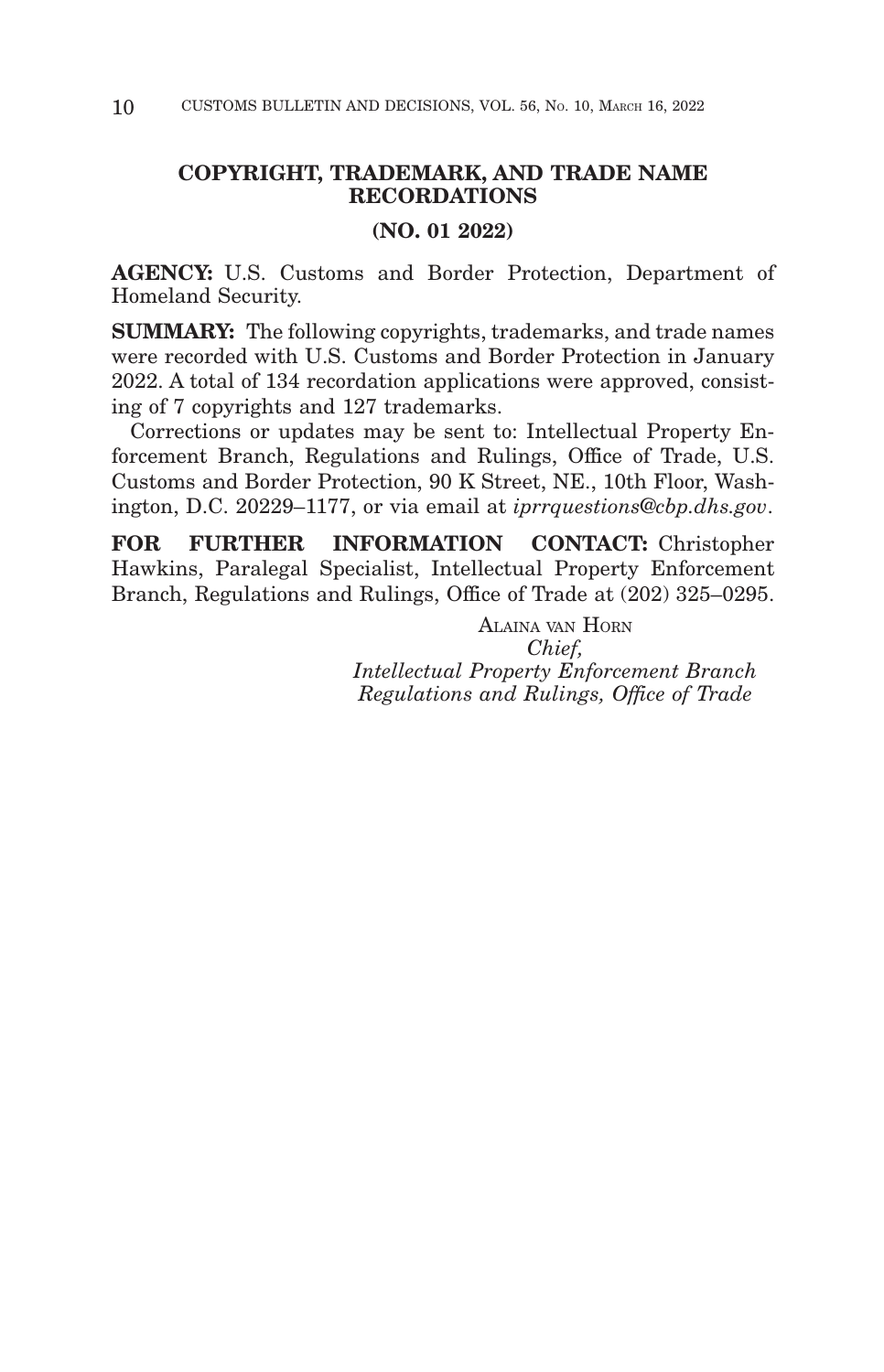| $\ddot{\phantom{a}}$ |
|----------------------|
|                      |
|                      |
|                      |
|                      |
|                      |
| Í                    |
|                      |
|                      |
|                      |
|                      |
|                      |
|                      |
|                      |
|                      |
|                      |
|                      |
| ľ                    |
|                      |
|                      |
| ١                    |

| Recordation No. | Effective  | Expiration | Name of Cop/Tmk/Tnm                                                           | Owner Name                                            | <b>NE</b>              |
|-----------------|------------|------------|-------------------------------------------------------------------------------|-------------------------------------------------------|------------------------|
|                 | Date       | Date       |                                                                               |                                                       | Restricted             |
| COP 02-00056    | 01/25/2022 | 01/25/2042 | Mario Tennis                                                                  | Nintendo of America, Inc., & Camelot<br>Company, Ltd. | $\tilde{\mathbf{z}}$   |
| COP 22-00001    | 01/06/2022 | 12/15/2041 | Poncho Villa Graphic                                                          | Civilian Lab LLC. Address                             | $\overline{N}$         |
| COP 22-00002    | 01/26/2022 | 01/26/2042 | ANIMAL CROSSING amilbo CARDS -<br>SERIES <sub>5</sub> .                       | Nintendo of America Inc.                              | Σó                     |
| COP 22-00003    | 01/26/2022 | 01/26/2042 | Nintendo Switch OLED Model Webpage                                            | Nintendo of America Inc.                              | $\overline{N}$         |
| COP 22-00004    | 01/26/2022 | 01/26/2042 | Pokemon Brilliant Diamond.                                                    | The Pokemon Company                                   | $\overline{N}$         |
| COP 22-00005    | 01/26/2022 | 01/26/2042 | Pokemon Shining Pearl                                                         | The Pokemon Company                                   | $\tilde{X}^{\circ}$    |
| COP 22-00006    | 01/28/2022 | 10/19/2022 | Tu Tirla Xyahka Ne Myqut                                                      | Lavar Otruth                                          | Σó                     |
| TMK 02-00342    | 01/03/2022 | 06/27/2031 | DEVIL RAYS                                                                    | TAMPA BAY RAYS BASEBALL LTD                           | Σó                     |
| TMK 02-01017    | 01/03/2022 | 11/13/2031 | ROBITUSSIN                                                                    | PF CONSUMER HEALTHCARE 1 LLC                          | $\tilde{z}$            |
| TMK 03-00010    | 01/25/2022 | 05/05/2032 | DESIGN (STYLIZED D)                                                           | Detroit Tigers, Inc.                                  | å                      |
| TMK 05-00119    | 01/12/2022 | 10/24/2031 | CIRCLE WITH TAND FLAME DESIGN                                                 | TENNESSEE FOOTBALL, INC.                              | $\overline{X}^{\circ}$ |
| TMK 05-01036    | 01/28/2022 | 05/15/2032 | RANGE ROVER                                                                   | JAGUAR LAND ROVER LIMITED PRI-<br>VATE COMPANY        | Σó                     |
| TMK 06-00323    | 01/11/2022 | 04/22/2031 | Design of a Guitar Headstock                                                  | Ernie Ball, Inc. CORPORATION                          | $\overline{N}$         |
| TMK 06-00490    | 01/03/2022 | 03/14/2025 | <b>BLUETOOTH</b>                                                              | BLUETOOTH SIG, INC.                                   | $\tilde{X}^{\circ}$    |
| TMK 08-00650    | 01/18/2022 | 02/13/2032 | <b>GC FUJICEM</b>                                                             | TRADEMARK HOLDINGS OF ILLINOIS<br><b>LLC</b>          | $\tilde{z}$            |
| TMK 11-00799    | 01/14/2022 | 09/14/2031 | AB ROCKET TWISTER                                                             | E. Mishan & Sons, Inc.                                | $\overline{N}$         |
| TMK 11-00893    | 01/03/2022 | 10/14/2031 | WELLBUTRIN                                                                    | GLAXOSMITHKLINE LLC                                   | $\overline{N}$         |
| TMK 11-00983    | 01/18/2022 | 04/30/2032 | <b>KEN</b>                                                                    | MATTEL, INC.                                          | Σó                     |
| TMK 12-00002    | 01/03/2022 | 10/26/2031 | GARRETT QUALITY MADE IN USA ISO $\,$ Garrett Electronics, Inc. 9001 CERTIFIED |                                                       | $\tilde{X}^{\circ}$    |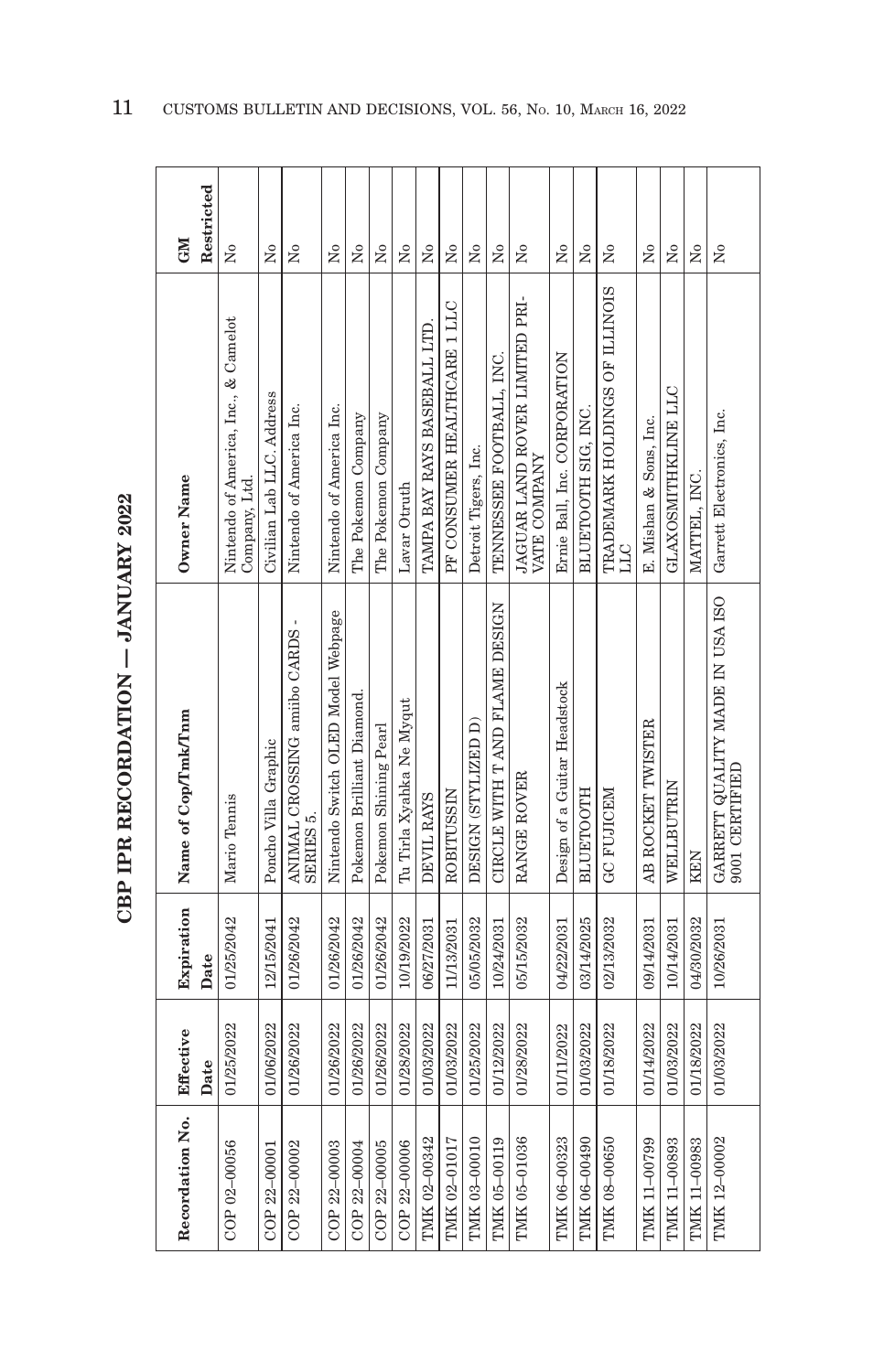| $\frac{1}{2}$<br>İ<br>l |
|-------------------------|
| ーーくくしょ                  |
| j<br>١                  |

| Recordation No.     | Effective  | Expiration | Name of Cop/Tmk/Tnm                     | Owner Name                                                                                            | <b>NEO</b>                |
|---------------------|------------|------------|-----------------------------------------|-------------------------------------------------------------------------------------------------------|---------------------------|
|                     | Date       | Date       |                                         |                                                                                                       | Restricted                |
| <b>IMK 12-00168</b> | 01/10/2022 | 11/02/2031 | <b>IDHAYAM</b>                          | MEENAKSHI OVERSEAS LLC                                                                                | $\mathsf{S}^{\mathsf{o}}$ |
| TMK 12-00256        | 01/07/2022 | 10/09/2031 | <b>GLIADEL</b>                          | EISAI INC. CORPORATION                                                                                | Σó                        |
| TMK 12-00602        | 01/31/2022 | 11/06/2031 | <b>PHILIPS</b>                          | KONINKLIJKE PHILIPS N.V.                                                                              | Σó                        |
| TMK 12-00706        | 01/28/2022 | 08/24/2031 | John Deere Green and Yellow Trade Dress | Deere & Company CORPORATION                                                                           | $\tilde{\mathbf{X}}$      |
| TMK 12-00870        | 01/03/2022 | 10/19/2031 | SCREAMIN' EAGLE AND DESIGN              | H-D U.S.A., LLC                                                                                       | $\tilde{\rm X}^0$         |
| TMK 12-00891        | 01/11/2022 | 01/15/2032 | <b>BAZOOKA</b>                          | Southern Audio Services, Inc.                                                                         | ż                         |
| TMK 12-00912        | 01/14/2022 | 11/20/2031 | HD                                      | H-D U.S.A., LLC                                                                                       | $\tilde{\mathsf{z}}$      |
| TMK 12-01369        | 01/26/2022 | 02/01/2032 | RB (STYLIZED) LOGO                      | Rag & Bone Holdings, LLC                                                                              | Σò                        |
| TMK 12-01400        | 01/03/2022 | 05/01/2031 | SAFETY ACT CERTIFIED                    | United States Department of Homeland<br>Security                                                      | $\tilde{\mathsf{z}}$      |
| <b>IMK 13-00158</b> | 01/21/2022 | 11/30/2031 | SAMSUNG GALAXY TAB                      | Samsung Electronics Co., Ltd.                                                                         | $\tilde{X}^{\circ}$       |
| TMK 13-01025        | 01/20/2022 | 11/04/2031 | <b>REI</b>                              | RECREATIONAL EQUIPMENT INC                                                                            | Σó                        |
| TMK 13-01334        | 01/21/2022 | 10/10/2031 | RED BIRD DESIGN                         | Rovio Entertainment Corporation                                                                       | Σó                        |
| TMK 14-00208        | 01/14/2022 | 10/19/2031 | COVIDIEN                                | Covidien AG CORPORATION SWITZER-<br><b>LAND</b>                                                       | $\tilde{\mathbf{X}}$      |
| TMK 14-00440        | 01/14/2022 | 02/15/2032 | CREED & DESIGN                          | FONTAINE LIMITEDSWITZERLAND                                                                           | ż                         |
| TMK 14-01182        | 01/03/2022 | 11/28/2031 | YAKULT & DESIGN                         | KABUSHIKI KAISHA YAKULT HONSHA<br>CORPORATION JAPAN                                                   | ż                         |
| TMK 15-00587        | 01/21/2022 | 11/23/2031 | $F-35$                                  | Lockheed Martin Corporation                                                                           | Σó                        |
| TMK 15-00813        | 01/21/2022 | 08/10/2031 | <b>BKR</b>                              | Tali Corp. CORPORATION                                                                                | Σó                        |
| TMK 15-00852        | 01/03/2022 | 05/26/2028 | <b>B</b> & Design                       | BLUETOOTH SIG, INC.                                                                                   | Σó                        |
| TMK 15-01034        | 01/20/2022 | 10/19/2032 | WYBOROWA                                | Wyborowa S.A                                                                                          | Σó                        |
| TMK 15-01260        | 01/03/2022 | 11/02/2031 | ROUND BOTTLE WITH DOME TOP<br>(DESIGN)  | $\begin{array}{c} \text{Societe Parisienne de Parfums et Cosmeti.}\\ \text{iques FRANCE} \end{array}$ | ž                         |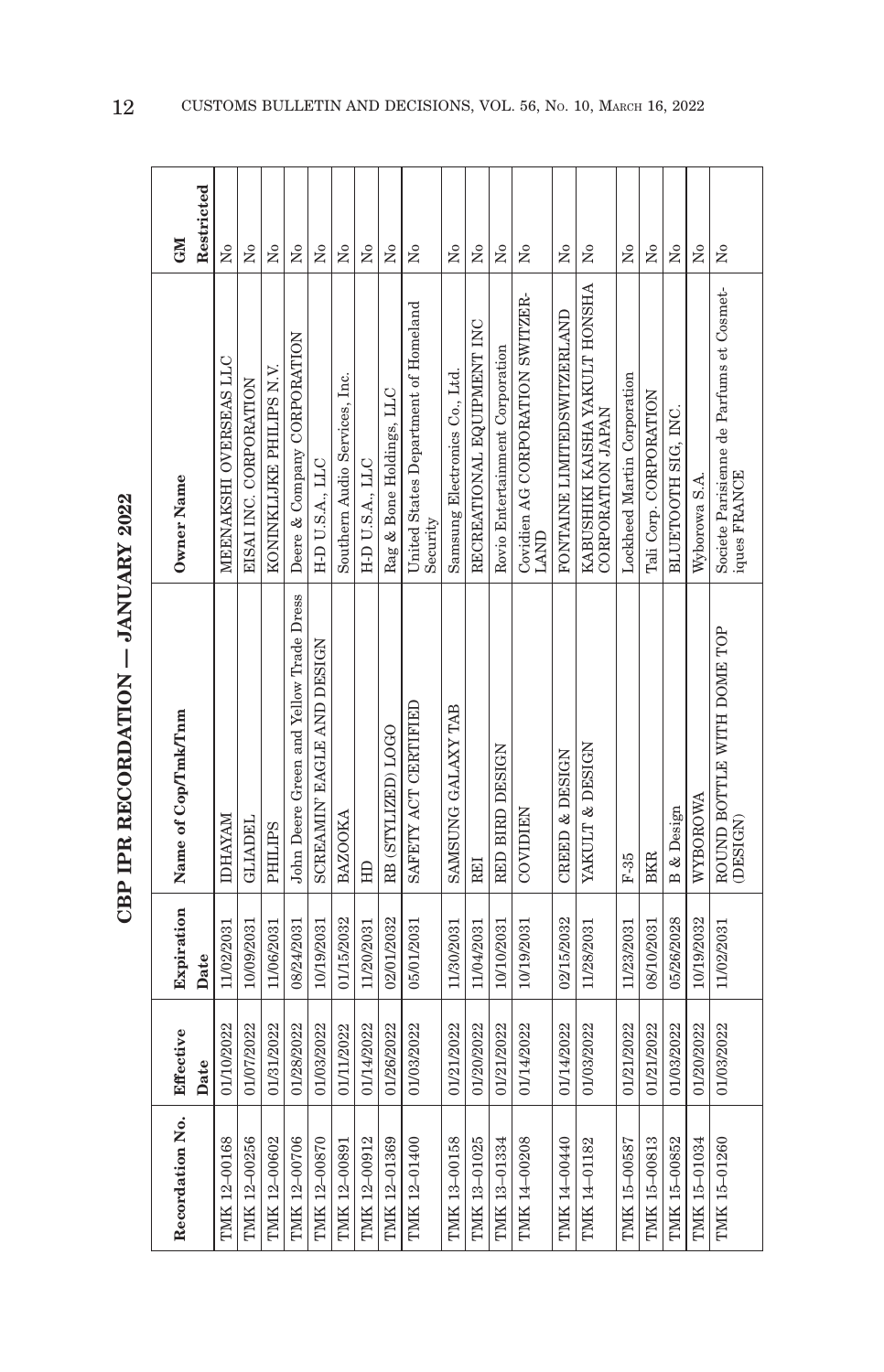| $\sim$ $\sim$ $\sim$ $\sim$ $\sim$ $\sim$ $\sim$ $\sim$ |
|---------------------------------------------------------|
|                                                         |
| -<br>-<br>-<br>-<br>-                                   |
| .<br>ו<br>ו                                             |
| ・くくじょ                                                   |
|                                                         |
| ŗ                                                       |

| <b>CNI</b>          | Restricted | Χo                                   | Σó                             | Χo                | $\overline{M}$    | Σó                   | Σó                      | ż                                   | å                                         | ž               | ż             | $\tilde{z}$             | Σó                                                           | Χo                  | $\overline{X}^{\circ}$          | ż                                                              | Σó                      | $\overline{N}$  | Σó                     | $\tilde{z}$            |
|---------------------|------------|--------------------------------------|--------------------------------|-------------------|-------------------|----------------------|-------------------------|-------------------------------------|-------------------------------------------|-----------------|---------------|-------------------------|--------------------------------------------------------------|---------------------|---------------------------------|----------------------------------------------------------------|-------------------------|-----------------|------------------------|------------------------|
| Owner Name          |            | PANDORA A/S AKTIESELSKABDEN-<br>MARK | UPSHER-SMITH LABORATORIES, LLC | YETI COOLERS, LLC | YETI COOLERS, LLC | MARTELL & CO. FRANCE | Fresh, Inc. CORPORATION | FORD MOTOR COMPANY CORPORA-<br>TION | THE BASEBALL CLUB OF SEATTLE,<br>ППР      | Top Tobacco L.P | RUBBER B. LLC | VIIV HEALTHCARE COMPANY | A. O. Smith Corporation                                      | Bora Creations S.L. | <b>AZPB</b> Limited Partnership | JAY AT PLAY INTERNATIONAL HONG<br>KONG LIMITED DBA Jay At Play | Pfizer Inc. CORPORATION | GARCOA, INC.    | Microtech Knives, Inc. | Allah, Saladin Quanaah |
| Name of Cop/Tmk/Tnm |            | <b>ALE</b>                           | UPSHER-SMITH                   | ROADIE            | TUNDRA            | MARTELL              | FRESH F21C              | MOTORCRAFT                          | SEATTLE LOGO WITH BASEBALL AND<br>COMPASS | <b>SWIFT</b>    | RUBBER B      | TRIUMEQ                 | A O SMITH INNOVATION HAS A NAME<br>(STYLIZED) & COLOR DESIGN | E & DESIGN          | DB (STYLIZED)                   | HAPPY NAPPERS                                                  | <b>ZELJANZ</b>          | NATURE'S BEAUTY | FRAG OFF               | Universal Flag Design  |
| Expiration          | Date       | 02/15/2032                           | 02/01/2032                     | 04/10/2032        | 04/10/2032        | 10/12/2031           | 12/25/2031              | 01/12/2032                          | 10/26/2032                                | 12/06/2031      | 01/04/2032    | 10/26/2031              | 04/26/2030                                                   | 01/18/2032          | 05/01/2031                      | 10/19/2031                                                     | 05/14/2032              | 02/27/2032      | 03/07/2032             | 03/21/2032             |
| Effective           | Date       | 01/18/2022                           | 01/21/2022                     | 01/12/2022        | 01/12/2022        | 01/10/2022           | 01/03/2022              | 01/28/2022                          | 01/26/2022                                | 01/28/2022      | 01/03/2022    | 01/03/2022              | 01/12/2022                                                   | 01/21/2022          | 01/14/2022                      | 01/20/2022                                                     | 01/11/2022              | 01/21/2022      | 01/03/2022             | 01/03/2022             |
| Recordation No.     |            | TMK 16-00185                         | TMK 17-00043                   | TMK 17-00309      | TMK 17-00316      | TMK 17-01206         | TMK 17-01321            | TMK 18-00844                        | TMK 19-00311                              | TMK 19-00505    | TMK 19-00671  | TMK 19-00861            | TMK 19-00998                                                 | TMK 20-00254        | TMK 20-01085                    | TMK 20-01185                                                   | TMK 21-00114            | TMK 21-00210    | TMK 22-00001           | TMK 22-00002           |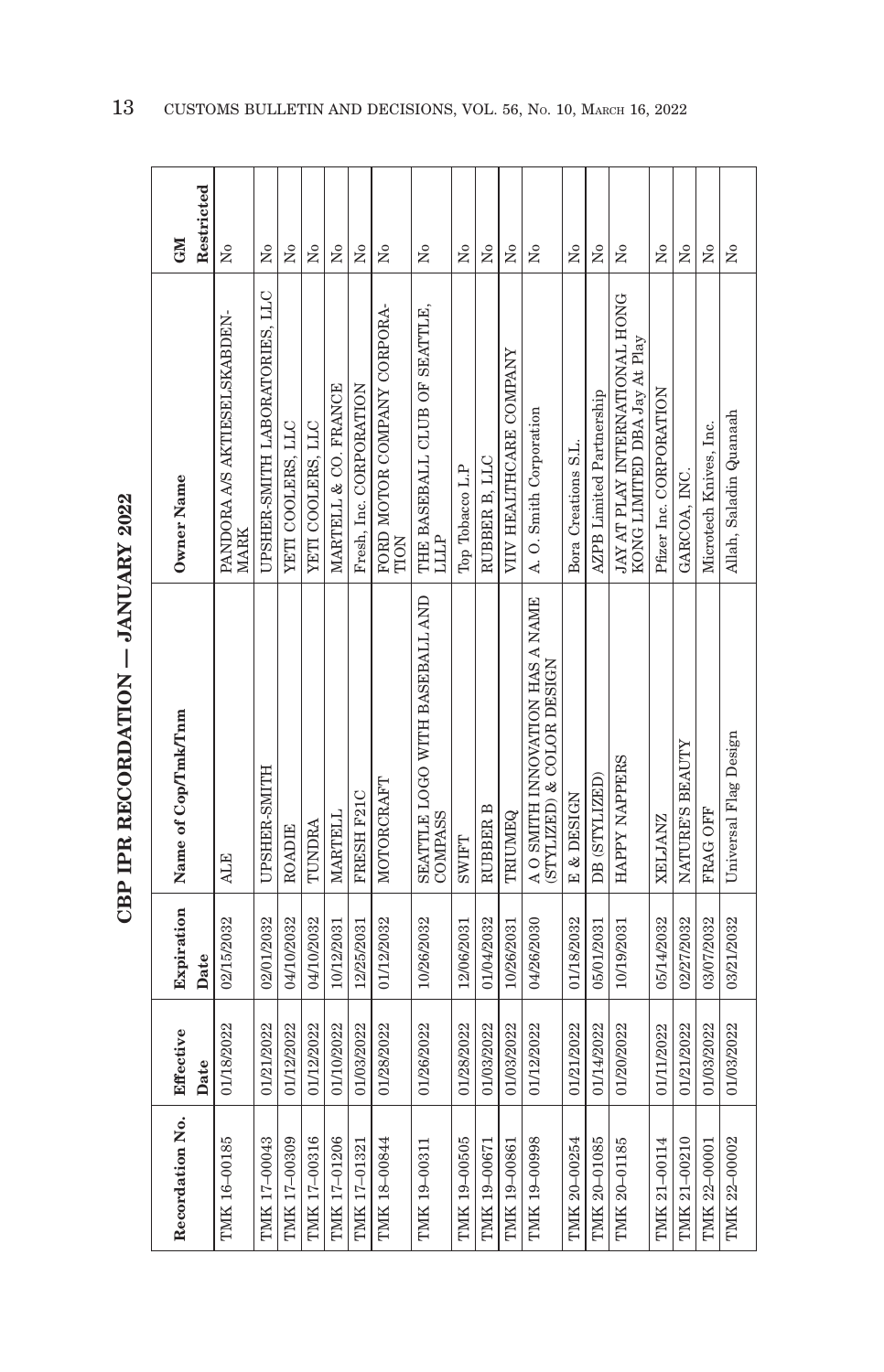| $\sim$ $\sim$ $\sim$ $\sim$ $\sim$ $\sim$ $\sim$ $\sim$ |
|---------------------------------------------------------|
|                                                         |
| -<br>-<br>-<br>-<br>-                                   |
| .<br>ו<br>ו                                             |
| ・くくじょ                                                   |
|                                                         |
| ŗ                                                       |

| Owner Name<br>Name of Cop/Tmk/Tnm<br>Expiration<br>Effective  |  |                                                            | <b>NE</b>           |
|---------------------------------------------------------------|--|------------------------------------------------------------|---------------------|
| Date<br>Date                                                  |  |                                                            | Restricted          |
| ARTEROSIL<br>08/28/2023<br>01/03/2022                         |  | CALROY HEALTH SCIENCES, LLC                                | $\tilde{X}^{\circ}$ |
| <b>OSCAR MASSIN</b><br>07/13/2031<br>01/03/2022               |  | OSCAR MASSIN INC.                                          | Σó                  |
| <b>DIEHARD</b><br>07/14/2030<br>01/06/2022                    |  | TRANSFORM SR BRANDS LLC                                    | Χo                  |
| Translite, LLC<br><b>VEINLITE</b><br>04/17/2026<br>01/06/2022 |  |                                                            | Χo                  |
| TAVIS<br>03/14/2032<br>01/06/2022                             |  | Aurora Multimedia Corp.                                    | $\tilde{Z}$         |
| PPC & Design<br>02/24/2031<br>01/06/2022                      |  | PAYMENT PROCESSING CONSUL-<br>TANTS, INC.                  | $\tilde{z}$         |
| <b>BANG</b><br>06/29/2026<br>01/07/2022                       |  | BANG HOLDINGS CORP.                                        | ż                   |
| $J - 50$<br>11/28/2031<br>01/07/2022                          |  | Gibson Guitar Corp. CORPORATION                            | Σó                  |
| <b>LLC</b><br><b>DBOZE</b><br>06/16/2031<br>01/07/2022        |  | Shubozeman Wholesale & Retail Trade                        | ż                   |
| NOVATTO<br>04/01/2029<br>01/10/2022                           |  | NOVATIO. INC. CORPORATION                                  | $\overline{N}$      |
| <b>KEEPCOOL</b><br>12/28/2030<br>01/10/2022                   |  | KEEPCOOL USA LLC                                           | Σó                  |
| OUT OF THE WOODS<br>01/26/2032<br>01/10/2022                  |  | KEEPCOOL USA LLC                                           | Χo                  |
| OUT OF THE WOODS<br>10/09/2029<br>01/10/2022                  |  | KEEPCOOL USA LLC                                           | Σó                  |
| MICROMEND<br>03/26/2028<br>01/10/2022                         |  | KitoTech Medical, Inc. CORPORATION                         | Σó                  |
| CHILISLEEP<br>10/06/2031<br>01/10/2022                        |  | Kryo, Inc. CORPORATION                                     | Σó                  |
| CHILI TECHNOLOGY<br>08/21/2029<br>01/10/2022                  |  | Kryo, Inc.                                                 | $\tilde{\rm X}^0$   |
| <b>OOLER</b><br>05/19/2029<br>01/10/2022                      |  | KRYO, Inc.                                                 | Σó                  |
| <b>HAUL</b><br>02/02/2032<br>01/12/2022                       |  | YETI COOLERS, LLC                                          | $\overline{N}$      |
| PANY<br>PRINGLES<br>10/13/2031<br>01/14/2022                  |  | KELLOGG NORTH AMERICA COM-                                 | $\overline{R}$      |
| <b>AISHETU</b><br>02/09/2032<br>01/14/2022                    |  | $\frac{\text{AISTHETU BEAUTY INC. CORPORA-}}{\text{TION}}$ | Σó                  |
|                                                               |  |                                                            |                     |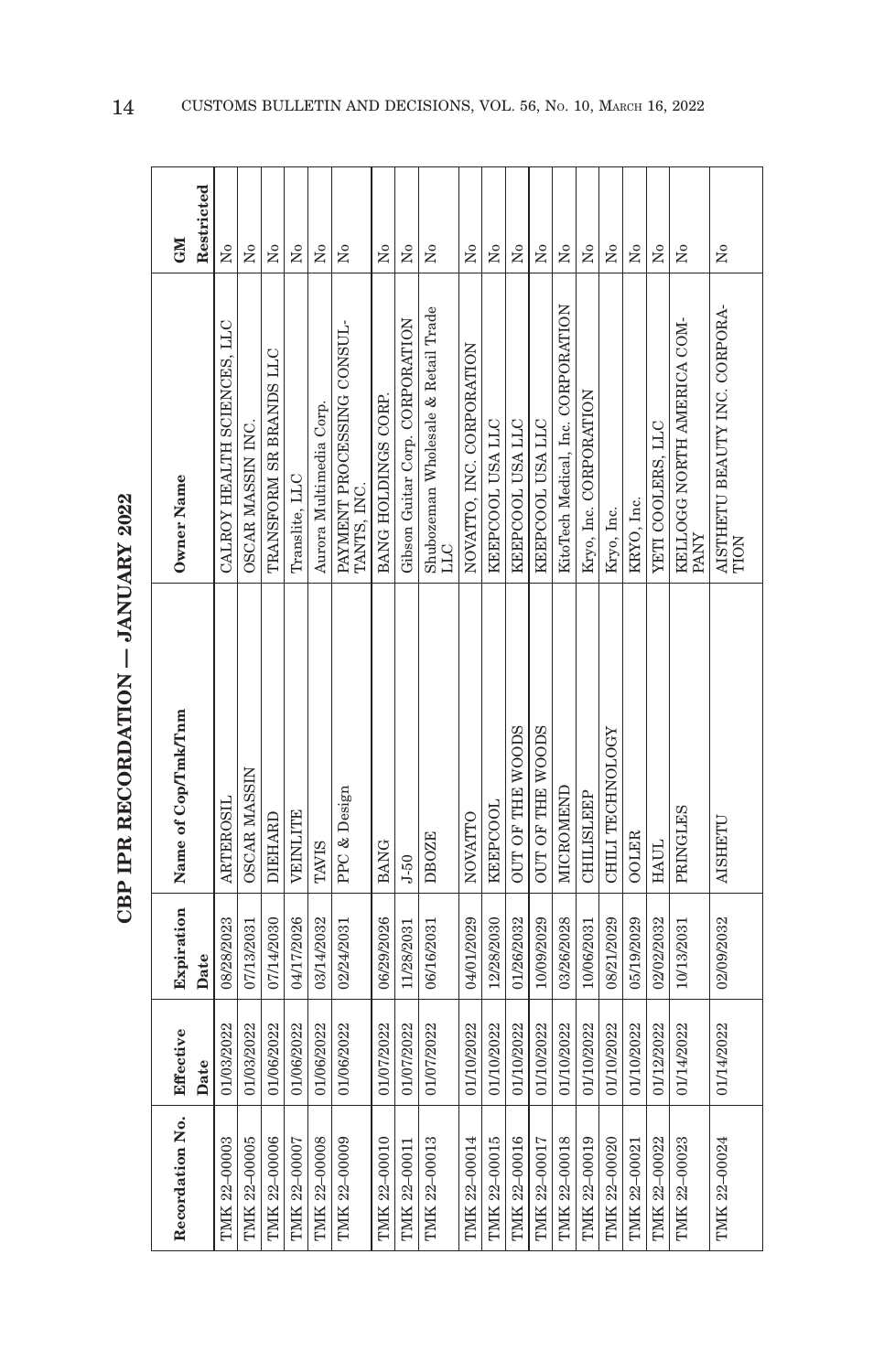| ١                                                                                                              |  |
|----------------------------------------------------------------------------------------------------------------|--|
| che de de la componente de la componente de la componente de la componente de la componente de la componente d |  |
|                                                                                                                |  |
|                                                                                                                |  |
| $\frac{1}{2}$                                                                                                  |  |
|                                                                                                                |  |

| Recordation No. | Effective  | Expiration | Name of Cop/Tmk/Tnm           | Owner Name                                           | <b>NEO</b>              |
|-----------------|------------|------------|-------------------------------|------------------------------------------------------|-------------------------|
|                 | Date       | Date       |                               |                                                      | Restricted              |
| TMK 22-00025    | 01/14/2022 | 02/16/2032 | DAMN RIGHT COCKTAILS          | D. R. Cocktails LLC                                  | Σò                      |
| TMK 22-00026    | 01/14/2022 | 04/04/2032 | <b>GENESIS BY MILITY</b>      | Healthcare Co. Ltd. CORPORATION<br>CHINA             | Σó                      |
| TMK 22-00027    | 01/14/2022 | 01/23/2028 | TRAVATAN Z                    | NOVARTIS AG CORPORATION SWIT-<br><b>ZERLAND</b>      | $\tilde{X}^{\circ}$     |
| TMK 22-00028    | 01/14/2022 | 03/28/2032 | Cinnova & Design              | Cinnova Technologies, LLC                            | $\overline{R}$          |
| TMK 22-00029    | 01/14/2022 | 12/21/2031 | <b>GIZMO KIDS</b>             | Mondottica USA, LLC                                  | $\overline{M}$          |
| TMK 22-00030    | 01/14/2022 | 09/30/2025 | WISEPAD                       | BBPOS Limited LIMITED LIABILITY<br>COMPANY HONG KONG | $\overline{R}$          |
| TMK 22-00031    | 01/18/2022 | 12/28/2031 | <b>SAMSON</b>                 | Samson Equipment, Inc.                               | $\tilde{\rm X}^0$       |
| TMK 22-00032    | 01/18/2022 | 11/28/2027 | SPIEGLER PERFORMANCE PARTS    | Spiegler Brake Systems USA, LLC                      | ž                       |
| TMK 22-00033    | 01/19/2022 | 04/12/2031 | <b>HONEYWELL</b>              | Honeywell International Inc.                         | Σó                      |
| TMK 22-00034    | 01/19/2022 | 03/20/2027 | STERN INGREDIENTS             | Stern Ingredients, Inc.                              | $\tilde{\mathbf{X}}$    |
| TMK 22-00035    | 01/20/2022 | 03/21/2032 | <b>SPEED DEMON</b>            | Dhillon, Gurinder                                    | $\overline{X}^{\circ}$  |
| TMK 22-00036    | 01/20/2022 | 08/18/2031 | FLTR Pure Protection & DESIGN | FLTR, Inc.                                           | Σó                      |
| TMK 22-00037    | 01/20/2022 | 05/11/2030 | STONEY CLOVER LN              | STONEY CLOVER LANE, LLC                              | Σó                      |
| TMK 22-00038    | 01/20/2022 | 04/26/2031 | <b>SCLN</b>                   | STONEY CLOVER LANE, LLC                              | Σò                      |
| TMK 22-00039    | 01/20/2022 | 04/26/2031 | <b>SCLN &amp; Design</b>      | STONEY CLOVER LANE, LLC                              | ż                       |
| TMK 22-00040    | 01/20/2022 | 04/27/2025 | COOKIE COUNTRY                | Exclusive Trading Company CORPORA-<br>TION           | ž                       |
| TMK 22-00041    | 01/21/2022 | 09/11/2022 | DELPHI                        | DELPHI TECHNOLOGIES IP LIMITED                       | $\tilde{Z}$             |
| TMK 22-00042    | 01/21/2022 | 04/28/2030 | STONEY CLOVER LN & DESIGN     | STONEY CLOVER LANE, LLC                              | Σó                      |
| TMK 22-00043    | 01/21/2022 | 02/12/2030 | ROZLYTREK                     | Genentech, Inc. CORPORATION                          | Σó                      |
| TMK 22-00044    | 01/21/2022 | 02/19/2030 | POLIVY                        | Genentech, Inc. DBA Genentech, Inc.                  | $\tilde{\rm x}^{\rm o}$ |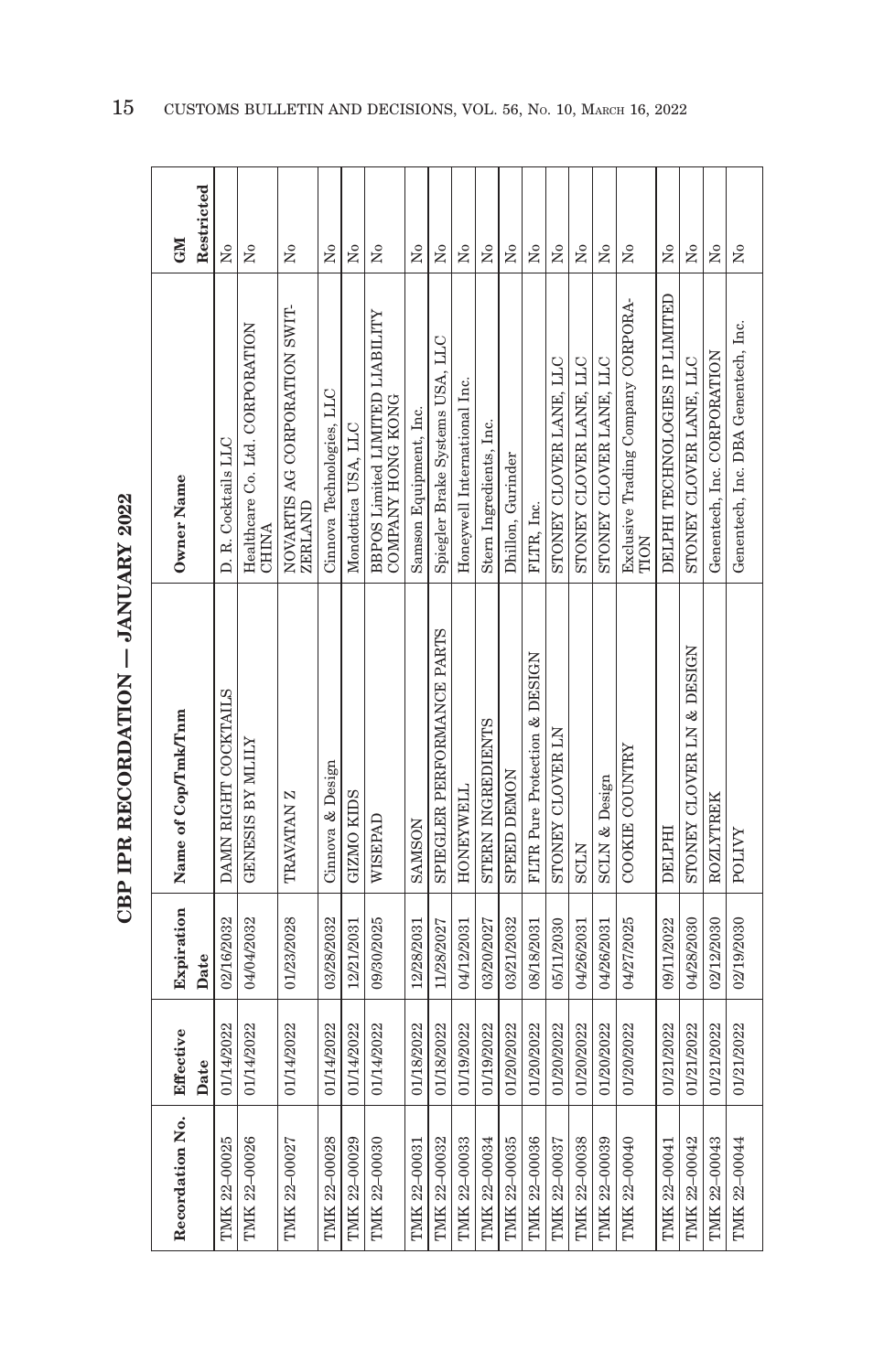| ĺ                       |
|-------------------------|
| -<br>-<br>-             |
|                         |
|                         |
| A THE A FACTO A FACTO A |
|                         |
|                         |
| $\frac{1}{2}$           |
|                         |

| Recordation No. | Effective  | Expiration | Name of Cop/Tmk/Tnm          | Owner Name                                                | <b>GM</b>            |
|-----------------|------------|------------|------------------------------|-----------------------------------------------------------|----------------------|
|                 | Date       | Date       |                              |                                                           | Restricted           |
| TMK 22-00045    | 01/21/2022 | 01/20/2031 | EVRYSDI                      | Genentech, Inc.                                           | Σó                   |
| TMK 22-00046    | 01/21/2022 | 12/01/2030 | PHESGO                       | Genentech, Inc.                                           | Σó                   |
| TMK 22-00047    | 01/24/2022 | 09/25/2023 | <b>TIMPIY</b>                | The Recom Group, Inc. CORPORATION                         | $\overline{N}$       |
| TMK 22-00049    | 01/25/2022 | 12/21/2031 | Pournader & Company & DESIGN | Pournader & Company, Inc. CORPORA-<br>TION                | $\tilde{\mathbf{z}}$ |
| TMK 22-00050    | 01/26/2022 | 03/24/2030 | LYRES SONG                   | Star City Meadworks LLC                                   | ž                    |
| TMK 22-00051    | 01/26/2022 | 04/11/2032 | RENNOU                       | Theocorp Holding Company, LLC                             | Σó                   |
| TMK 22-00052    | 01/26/2022 | 02/24/2031 | NEZKA                        | Top Value Distributors LLC                                | Σó                   |
| TMK 22-00053    | 01/26/2022 | 02/24/2031 | NEZKA                        | Top Value Distributors LLC                                | Χo                   |
| TMK 22-00054    | 01/26/2022 | 03/29/2031 | STYLIZED delta TRIANGLE LOGO | Delta Cycle Corporation                                   | $\tilde{\mathbf{z}}$ |
| TMK 22-00055    | 01/26/2022 | 10/06/2031 | Apple Design (STYLIZED)      | AIME LEON DORE HOLDINGS LLC                               | ż                    |
| TMK 22-00056    | 01/26/2022 | 06/25/2024 | BEYOND Design (STYLIZED)     | I Am Beyond LLC                                           | Σó                   |
| TMK 22-00057    | 01/26/2022 | 09/01/2030 | LOTUS LOGO DESIGN            | I Am Beyond LLC                                           | $\tilde{\rm X}^0$    |
| TMK 22-00058    | 01/26/2022 | 09/22/2030 | BEYOND YOGA                  | I Am Beyond LLC                                           | $\overline{N}$       |
| TMK 22-00059    | 01/26/2022 | 07/12/2025 | BEYOND YOGA                  | I AM BEYOND LLC LIMITED LIABIL-<br>ITY COMPANY CALIFORNIA | Σò                   |
| TMK 22-00060    | 01/27/2022 | 06/02/2030 | <b>IAM BEYOND</b>            | <b>I AM BEYOND LLC</b>                                    | ž                    |
| TMK 22-00061    | 01/27/2022 | 03/28/2025 | LOTUS logo                   | <b>LAM BEYOND LLC</b>                                     | $\tilde{\rm X}^0$    |
| TMK 22-00062    | 01/27/2022 | 11/23/2031 | <b>RUGGABLE</b>              | RUGGABLE LLC                                              | $\overline{M}$       |
| TMK 22-00063    | 01/27/2022 | 09/10/2024 | BEYOND THE BUMP              | I Am Beyond LLC                                           | ż                    |
| TMK 22-00064    | 01/27/2022 | 08/01/2028 | DANCE FOAM POWDER            | Partymachines.com, Inc.                                   | Σò                   |
| TMK 22-00065    | 01/27/2022 | 09/26/2028 | PARTYMACHINES                | Partymachines.com, Inc.                                   | $\tilde{Z}$          |
| TMK 22-00066    | 01/27/2022 | 02/24/2031 | BOXABL                       | <b>BUILD IP LLC</b>                                       | $\tilde{\mathbf{X}}$ |
| TMK 22-00067    | 01/28/2022 | 04/26/2031 | BOX BL & DESIGN              | BUILD IP LLC                                              | $\tilde{z}$          |
|                 |            |            |                              |                                                           |                      |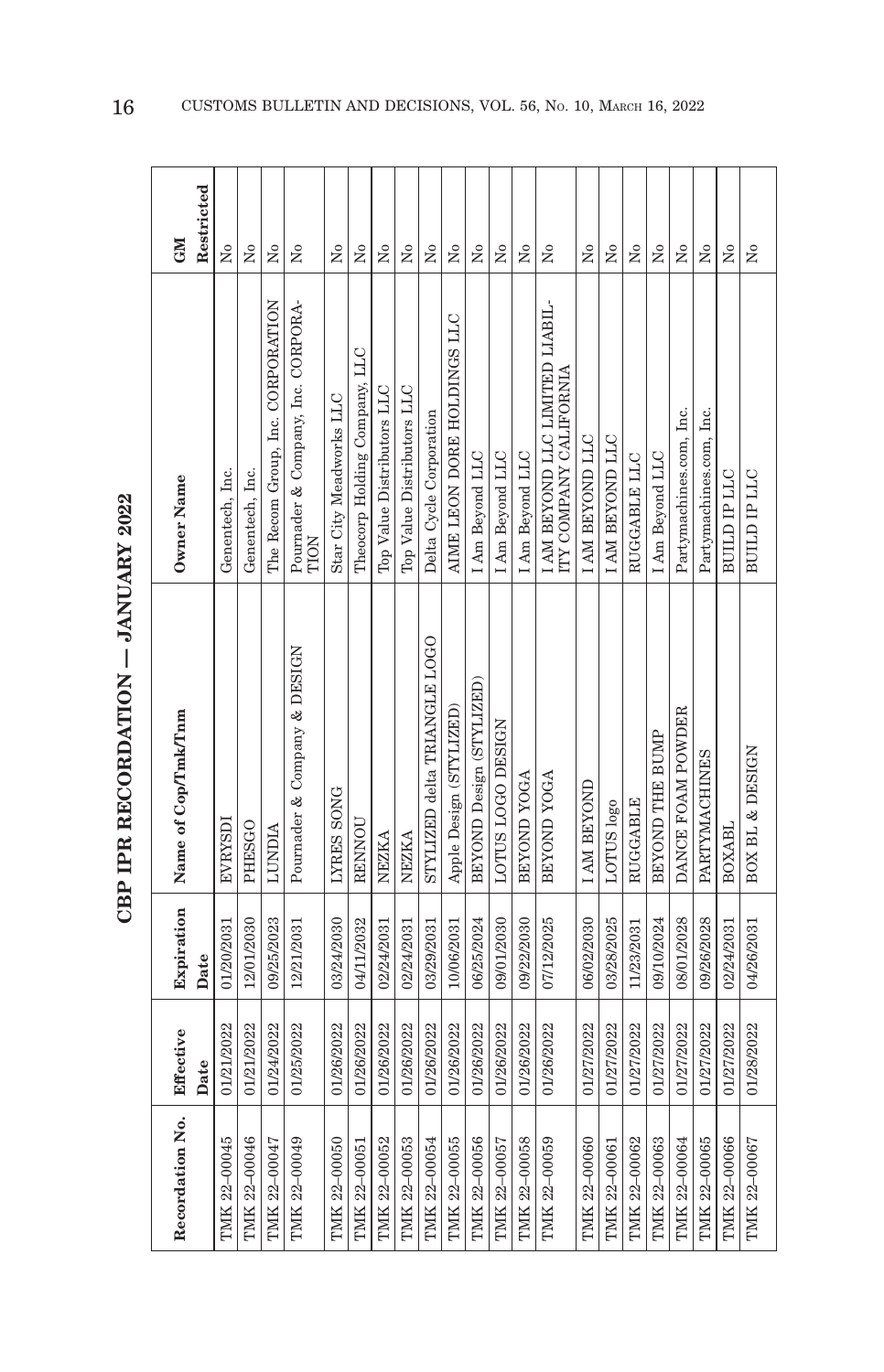| $\sim$ $\sim$ $\sim$ $\sim$ $\sim$ $\sim$ $\sim$ $\sim$ |
|---------------------------------------------------------|
|                                                         |
| -<br>-<br>-<br>-<br>-                                   |
| .<br>ו<br>ו                                             |
| ・くくじょ                                                   |
|                                                         |
| ŗ                                                       |

| Recordation No. | Effective          | Expiration         | Name of Cop/Tmk/Tnm        | Owner Name                                                                                                | <b>NEO</b>                   |
|-----------------|--------------------|--------------------|----------------------------|-----------------------------------------------------------------------------------------------------------|------------------------------|
| TMK 22-00068    | 01/28/2022<br>Date | 05/05/2032<br>Date | BASKETBALL PLAYER DESIGN   | NBA Properties, Inc.                                                                                      | Restricted<br>$\overline{M}$ |
| TMK 22-00069    | 01/28/2022         | 12/20/2023         | <b>COBAS</b>               | ROCHE DIAGNOSTICS OPERATIONS,<br>C.<br>E                                                                  | ż                            |
| TMK 22-00070    | 01/28/2022         | 08/17/2031         | <b>FIREFLY</b>             | EV TRANSPORTATION SERVICES, INC.                                                                          | Σó                           |
| TMK 22-00071    | 01/28/2022         | 01/16/2023         | FIREFLY ESV                | EV TRANSPORTATION SERVICES, INC.                                                                          | Σò                           |
| TMK 22-00072    | 01/28/2022         | 11/18/2028         | <b>ELECSYS</b>             | ROCHE DIAGNOSTICS GMBH GER-<br><b>MANY</b>                                                                | ż                            |
| TMK 22-00073    | 01/28/2022         | 10/26/2025         | COBAS                      | ROCHE DIAGNOSTICS OPERATIONS,<br>INC.                                                                     | Σò                           |
| TMK 22-00074    | 01/28/2022         | 03/14/2025         | COBAS                      | ROCHE DIAGNOSTICS OPERATIONS,<br>INC.                                                                     | ż                            |
| TMK 22-00075    | 01/28/2022         | 03/21/2025         | COBAS                      | ROCHE DIAGNOSTICS OPERATIONS,<br>INC.                                                                     | ż                            |
| TMK 22-00076    | 01/28/2022         | 09/15/2031         | SCORE VALUE LANGUAGE       | Joseph Walsh INDIVIDUAL                                                                                   | Σó                           |
| TMK 22-00077    | 01/31/2022         | 08/25/2031         | P100                       | Services agency of the United States gov-<br>U.S. Department of Health and Human<br>ernment UNITED STATES | ż                            |
| TMK 22-00078    | 01/31/2022         | 08/25/2031         | N <sub>100</sub>           | U.S. Department of Health and Human<br>Services                                                           | ž                            |
| TMK 22-00079    | 01/31/2022         | 02/23/2032         | N99                        | U.S. Department of Health and Human<br>Services                                                           | Σò                           |
| TMK 22-00080    | 01/31/2022         | 02/28/2028         | <b>JOHNNY APPLE PEELER</b> | Victorio, LLC                                                                                             | Σó                           |
| TMK 22-00081    | 01/31/2022         | 09/30/2030         | <b>STARSCOPE</b>           | DFO Global Performance Commerce Lim-<br>ited                                                              | ž                            |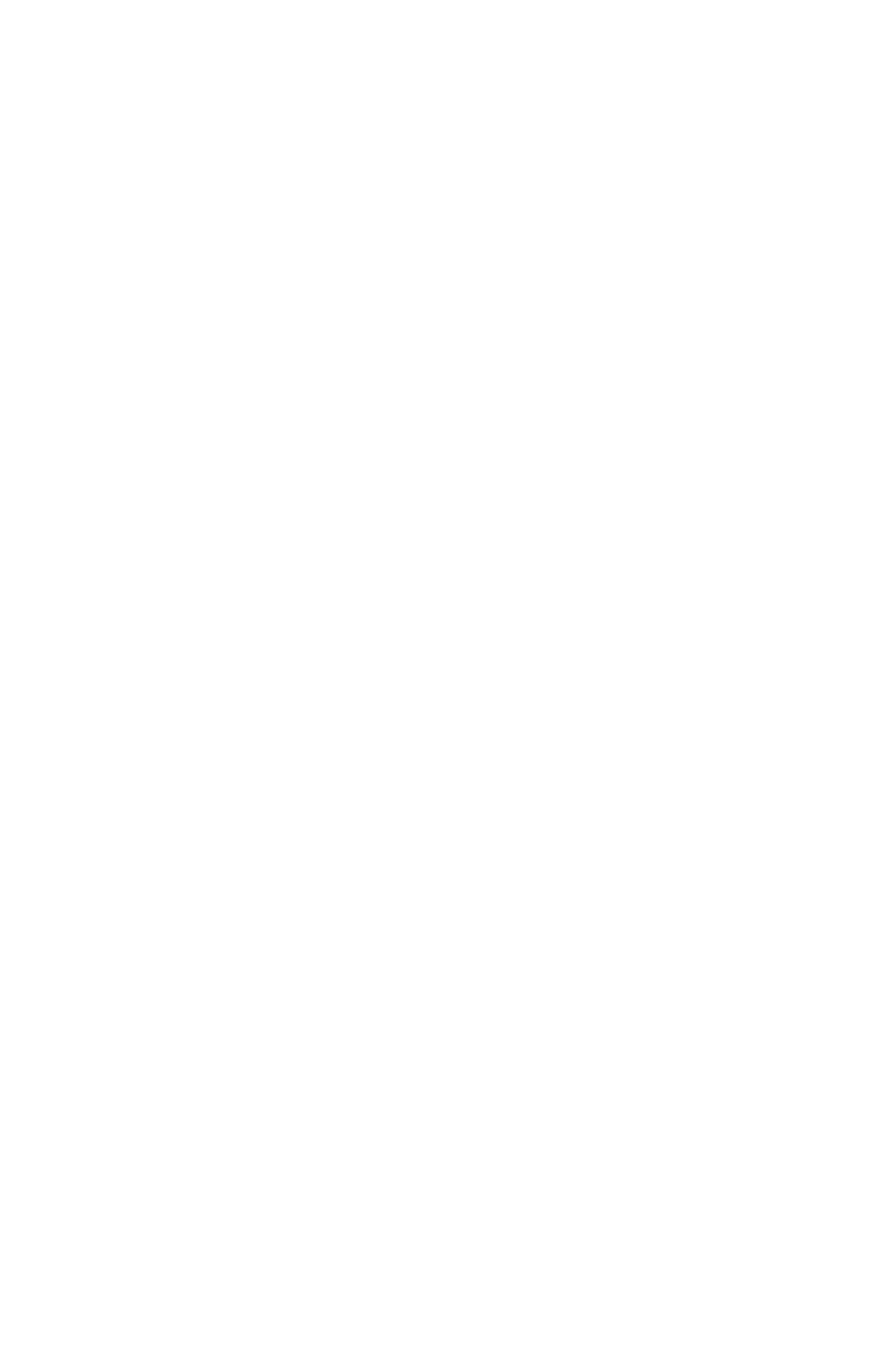# U.S. Court of International Trade f Interna

Slip Op. 22–17

CYBER POWER SYSTEMS (USA) INC., Plaintiff, v. UNITED STATES, Defendant.

> Before: Leo M. Gordon, Judge Court No. 20–00124

[Denying parties' cross-motions for summary judgment.]

Dated: February 24, 2022

*John M. Peterson*, *Richard F. O'Neill*, and *Patrick B. Klein*, Neville Peterson LLP, of New York, N.Y., for the Plaintiff Cyber Power Systems (USA) Inc.

*Brandon Kennedy*, Trial Counsel, and *Beverly A. Farrell*, Senior Trial Counsel, Commercial Litigation Branch, Civil Division, U.S. Department of Justice, of New York, N.Y., for Defendant United States. With them on the brief were *Brian M. Boynton*, Acting Assistant Attorney General, *Jeanne E. Davidson*, Director, and *Justin R. Miller*, Attorney-in-Charge. Of counsel was *Yelena Slepak*, Attorney, Office of the Assistant Chief Counsel, International Trade Litigation, U.S. Customs and Border Protection.

#### **OPINION and ORDER**

#### **Gordon, Judge:**

This action began with a prior disclosure about a "Made in Philippines" over-label on packaging that was also marked "Made in China." U.S. Customs and Border Protection ("Customs" or "CBP") determined that the country of origin was China, not the Philippines. In response, Plaintiff, Cyber Power Systems (USA) Inc. ("Cyber Power"), advised its customs broker that it would continue marking all items as "Made in Philippines." Customs subsequently detained the subject entry for inspection. Customs sent Cyber Power and its customs broker a notice of detention accompanied by a notice to mark and/or redeliver. After Cyber Power refused to change the marking on the merchandise, it was deemed excluded by operation of 19 U.S.C. § 1499(c)(5). Cyber Power filed a protest challenging Customs' deemed exclusion, arguing that the processes performed in the Philippines resulted in a "substantial transformation" of its merchandise into Philippine origin, having a name, character, and use different from its Chinese components. Customs denied the protest, concluding that "[i]nsufficient documentation was provided by the protestant to change the country of origin from China to the Philippines for mark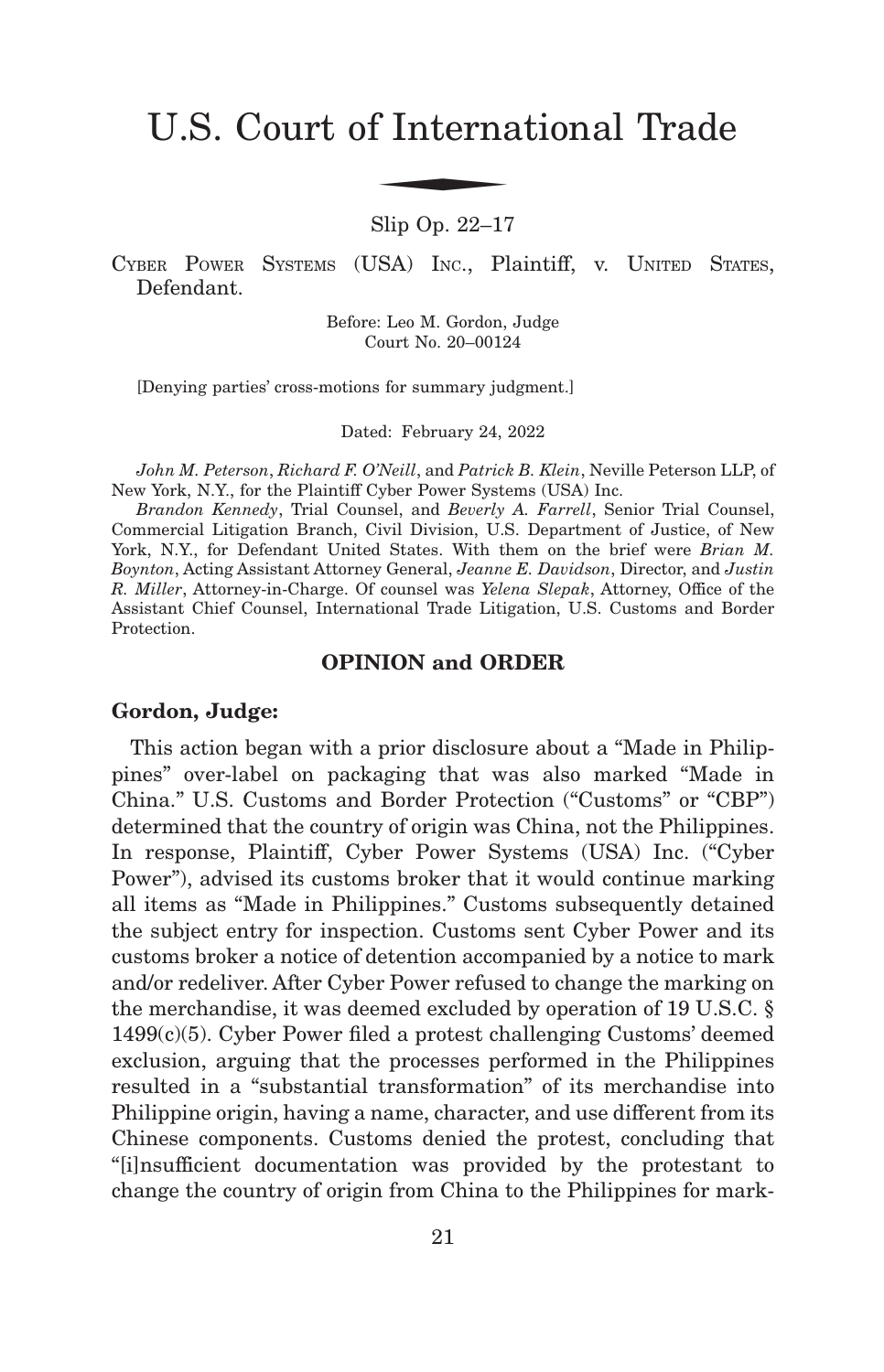ing and classification purposes. All information, both verbal and written, was considered by this office. The country of origin marking for this shipment should remain 'made in China'." *See* Protests & Entries from the Port of Minneapolis, MN at p. 2, ECF No. 20–1.

Cyber Power then commenced this action. The subject entry covers five models of uninterruptible power supplies ("UPS") and one model of surge voltage protector ("SVP"). With respect to four of the UPS products, and with regard to the single SVP product, it is undisputed that the majority of components, including the printed circuit board assemblies ("PCBAs"), were produced in China. In the case of one UPS unit—UPS Model No. CP600LCDa—Plaintiff maintains, and Defendant disputes, that its printed circuit board was produced in the Philippines, although the parties agree that various other components are made in China. Additionally, Plaintiff maintains that all of the subject merchandise is assembled, connected, and tested at its facility in the Philippines.

Cyber Power sought a preliminary injunction that the court denied because it requested the ultimate relief. *See* Slip Op. & Order, ECF No. 30. Plaintiff subsequently moved to compel depositions of two Government officials, as well as to compel the production of any notes or reports made by those officials regarding their July 23, 2020 inspection of the Cyber Power Philippines plant. *See* Pl.'s Mot. to Compel, ECF No. 31. In response, the Government moved for a protective order based on the investigatory files privilege to prevent disclosure of the materials and depositions. *See* Def.'s Resp. to Mot. to Compel & Cross-Mot. for Protective Order, ECF No. 36. Finding no basis for the Government's assertion of an investigatory files privilege, the court summarily denied the Government's motion for a protective order and granted Cyber Power's motion to compel. *See* Mem. & Order, ECF No. 46. Presently before the court are the parties' cross-motions for summary judgment. *See* Pl.'s Mot. for Summ. J., ECF No. 48 ("Pl.'s MSJ"); Pl.'s R. 56.3 Stmt. of Material Facts Not in Dispute, ECF No. 48–5 ("Pl.'s 56.3 Stmt."); Def.'s Cross-Mot. for Summ. J. & Mot. to Strike, ECF No. 60 ("Def.'s XMSJ"); Def.'s R. 56.3 Stmt. of Material Facts as to Which There Are No Genuine Issues to be Tried, ECF No. 60–1 ("Def.'s 56.3 Stmt."); *see also* Def.'s Resp. to Pl.'s R. 56.3 Stmt., ECF No. 60–2; Pl.'s Reply & Resp. in Opp'n to Def.'s Cross-Mot. for Summ. J. & Mot. to Strike, ECF No. 67 ("Pl.'s Reply"); Pl.'s Resp. to Def.'s R. 56.3 Stmt., ECF No. 67–5; Def.'s Revised Reply, ECF No. 87 ("Def.'s Reply").

#### **I. Standard of Review**

USCIT Rule 56 permits summary judgment when "there is no genuine issue as to any material fact." USCIT R. 56(c); *see also*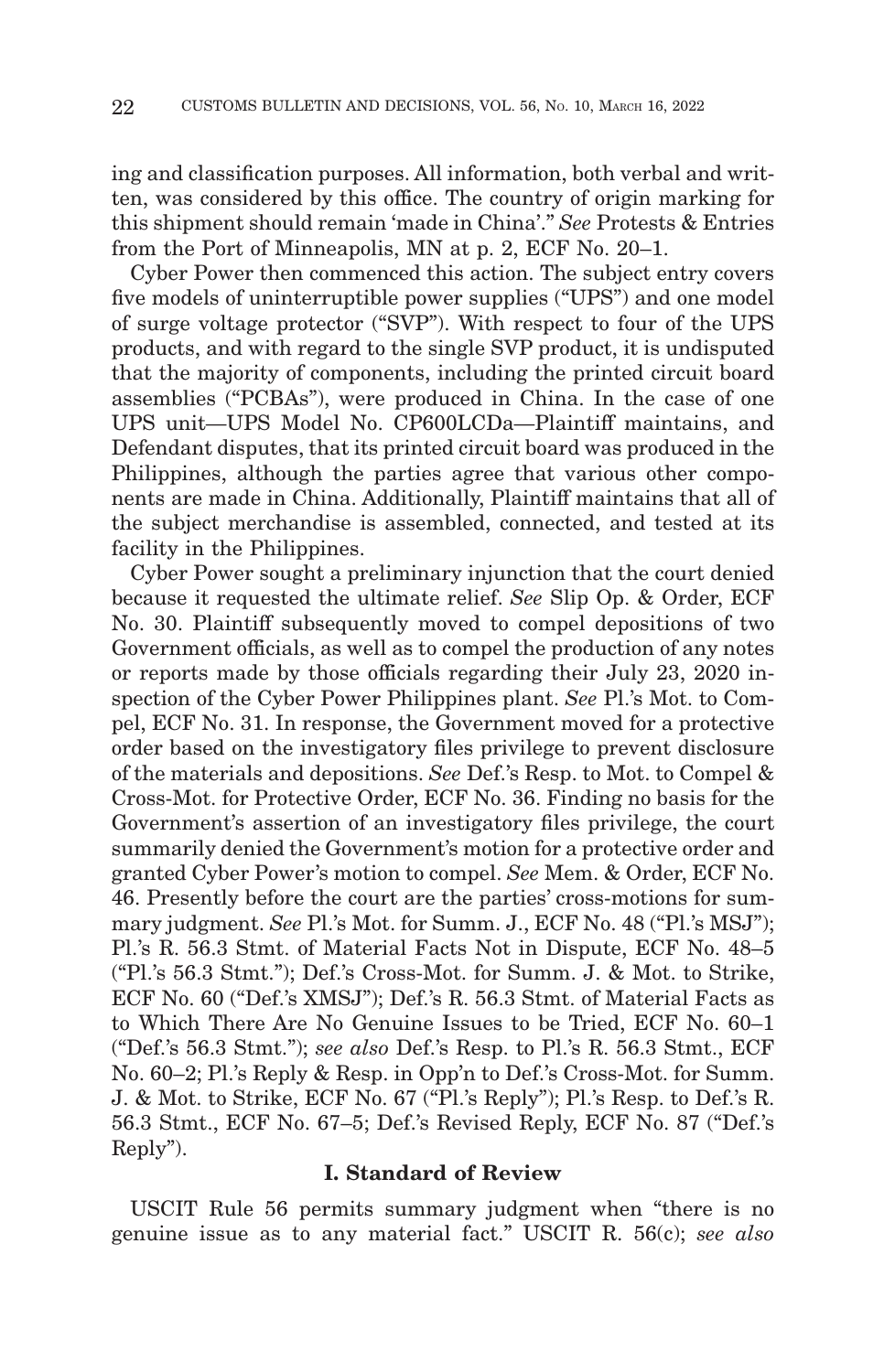*Anderson v. Liberty Lobby, Inc.*, 477 U.S. 242, 248 (1986). On the question of genuineness, the standard for determining a genuine issue "mirrors the standard for a directed verdict[,] ... which is that the trial judge must direct a verdict if, under the governing law, there can be but one reasonable conclusion as to the verdict.... In essence, ... the inquiry under each is the same: whether the evidence presents a sufficient disagreement to require submission to a jury or whether it is so one-sided that one party must prevail as a matter of law." *Anderson*, 477 U.S. at 248–52; *see also Celotex Corp. v. Catrett*, 477 U.S. 317, 322–23. (1986) (Rule 56 "mandates the entry of summary judgment ... against a party who fails to make a showing sufficient to establish the existence of an element essential to that party's case, and on which that party will bear the burden of proof at trial."). In considering whether material facts are genuinely in dispute, the evidence must be considered in the light most favorable to the nonmoving party, drawing all reasonable inferences in its favor. *See Adickes v. S.H. Kress & Co.*, 398 U.S. 144, 157 (1970); *Anderson*, 477 U.S. at 261 n.2.

#### **II. Discussion**

#### **A. Background**

In this action involving country of origin marking, Plaintiff must establish by a preponderance of the evidence that its subject merchandise is substantially transformed in the Philippines and not made in China. *See* 28 U.S.C. § 2639(a)(1); *Universal Elecs., Inc. v. United States*, 112 F.3d 488, 492 n.2 (Fed. Cir. 1997) (plaintiff bears burden of proof on contested factual issues arising from underlying protest decision).

A "substantial transformation" occurs "when an article emerges from a manufacturing process with a name, character, or use which differs from those of the original material subjected to the process." *Torrington, Co. v. United States*, 764 F.2d 1563, 1568 (Fed. Cir. 1985) (citing *Texas Instruments, Inc. v. United States*, 681 F.2d 778, 782 (C.C.P.A. 1982)); *see also Gibson-Thomsen Co., Inc. v. United States*, 27 C.C.P.A. 267, 273 (1940) (clarifying that marking statute did not "require that an imported article, which is to be used in the United States as material in the manufacture of a new article having a new name, character, and use, and which, when so used, becomes an integral part of the new article, be so marked as to indicate to the retail purchaser of the new article that such imported article or material was produced in a foreign country"). "Substantial transformation" determinations are fact-specific and made on a case-by-case basis. It is a disjunctive test; only a change in one of the three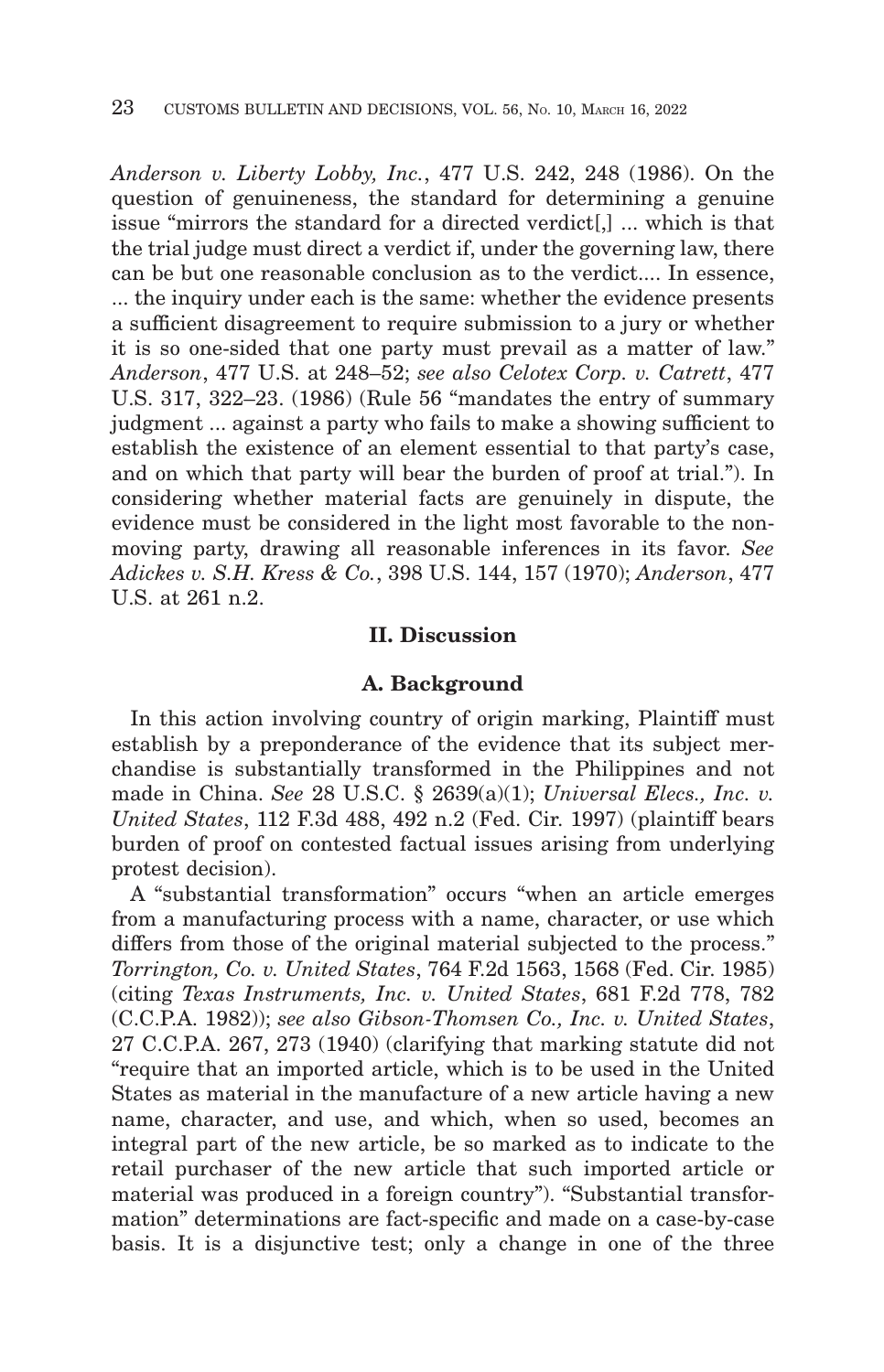criteria—name, character, *or* use—is required. *See Koru N. Am. v. United States*, 12 CIT 1120, 1126, 701 F. Supp. 229, 234 (1988). However, a change in name is generally considered the least persuasive factor. *See id.* (citing *Nat'l Juice Prods. Ass'n v. United States*, 10 CIT 48, 59–60, 628 F. Supp. 978, 989 (1986)).

In the most recent iterations of the substantial transformation test, the U.S. Court of Appeals for the Federal Circuit ("Federal Circuit") has required that there be a "new and different" article which emerges from a manufacturing process. *See, e.g.*, *Acetris Health LLC v. United States*, 949 F.3d 719 (Fed. Cir. 2020); *Zuniga v. United States*, 996 F.2d 1203 (Fed. Cir. 1993); *Azteca Milling Co. v. United States*, 890 F.2d 1150 (Fed. Cir. 1989). Some courts have also considered additional factors in evaluating whether a change in name, character, or use has occurred, such as the cost or value added by specified processes, *see, e.g.*, *Ferrostaal Metals Corp. v United States*, 11 CIT 470, 664 F. Supp. 535 (1987); *Superior Wire Inc. v. United States*, 11 CIT 608, 669 F. Supp. 472 (1987); *Uniroyal, Inc. v. United States*, 3 CIT 220, 542 F. Supp. 1026 (1982); or whether there has been a transformation from a "producer's good" to a "consumer good," *see, e.g.*, *SDI Techs. Inc. v. United States*, 21 CIT 895, 977 F. Supp. 1235, 1240 (1997); *Midwood Indus. Inc. v. United States*, 64 Cust. Ct. 499, 313 F. Supp. 951 (1970), *appeal dismissed*, 57 C.C.P.A. 141 (1970).

As the court noted previously and as this brief summary of relevant precedent illustrates, the substantial transformation test is not straightforward to apply. *See* Slip Op. & Order at 9–11, ECF No. 30. To facilitate the application of that test in this matter, the court encouraged the parties to focus their arguments regarding substantial transformation in light of the "underlying statutory and regulatory purposes" at issue, and whether those purposes would be served by a finding of substantial transformation. *Id.* at 11.

#### **B. Analysis**

#### **1. Marking Statute**

The parties dispute the underlying statutory purpose of the marking statute at issue. The court must resolve this dispute before turning to whether Plaintiff has demonstrated that the subject merchandise has undergone a "substantial transformation" in the Philippines. Section 304(a) of the Tariff Act of 1930, as amended, 19 U.S.C. § 1304(a), requires that all merchandise imported into the United States be marked permanently, legibly, indelibly, and in a conspicuous place, to indicate to the ultimate purchaser the English name of the product's country of origin. 19 C.F.R. § 134.1(b) defines the term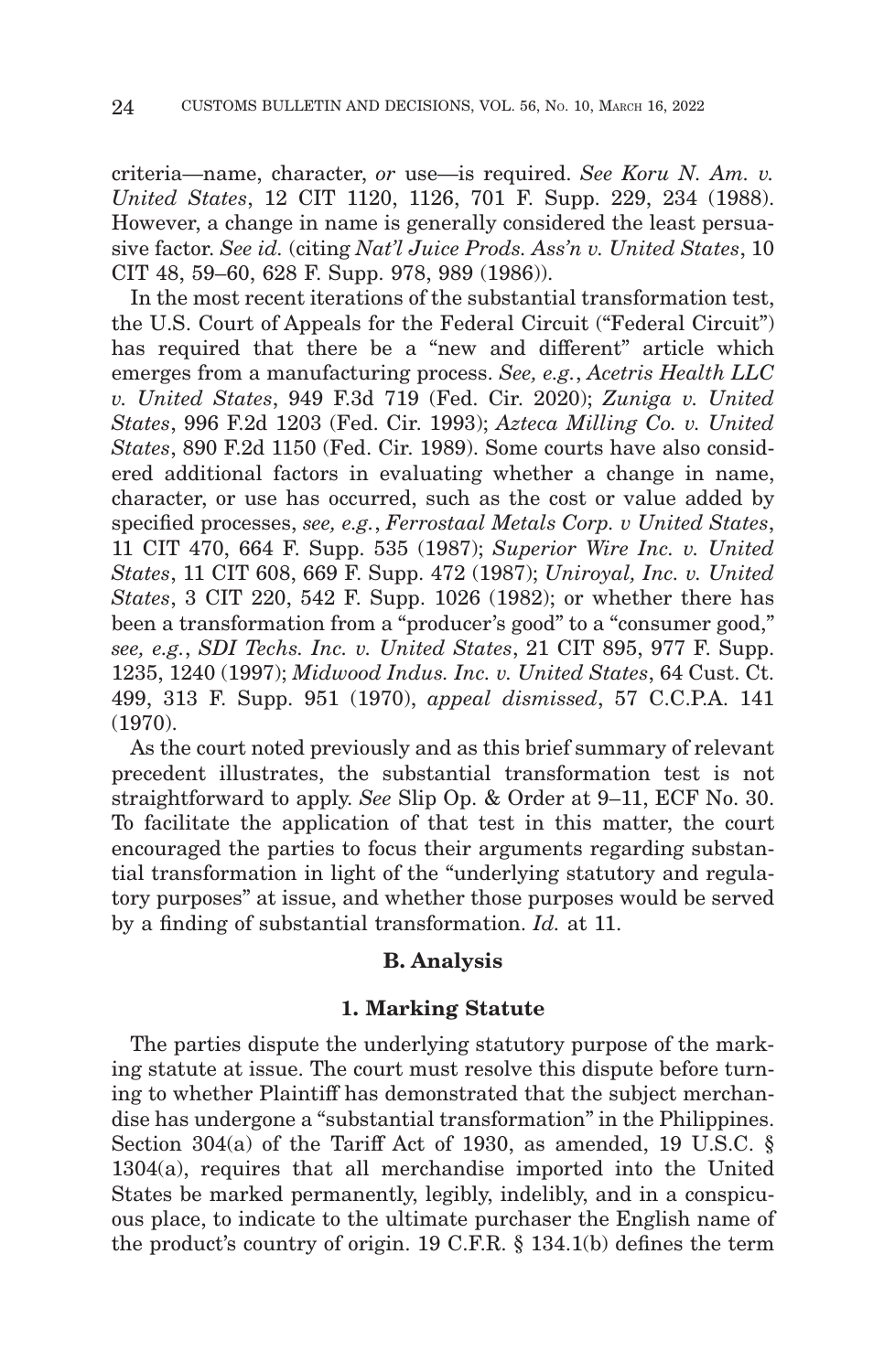"country of origin" as "the country of manufacture, production, or growth of any article of foreign origin entering the United States." Section 134.1(b) explains that "[f]urther work or material added to an article in another country must effect a *substantial transformation* in order to render such other country the 'country of origin' within the meaning of this part." (emphasis added).

Simply stated, imported merchandise originates for marking purposes in the last country it underwent a "substantial transformation" prior to importation into the United States. Merchandise not properly marked with country of origin is considered "restricted" and may be excluded by Customs from entry into the United States. *See* 19 U.S.C. § 1304(j); *see also* 19 C.F.R. § 134.3(a). Additionally, effective July 6, 2018, the Office of the United States Trade Representative imposed an additional tariff on certain products from China that are classified in the subheadings enumerated in Section XXII, Chapter 99, Subchapter III U.S. Note 20(b), Harmonized Tariff Schedule of the United States ("Section 301 tariffs"). "When determining the country of origin for purposes of applying current trade remedies under Section 301, Section 232, and Section 201, the substantial transformation analysis is applicable." Def.'s XMSJ at 24 (quoting HQ H301619 (Nov. 6, 2018)). The merchandise at issue here would be covered by those Section 301 tariffs if they originate in China as opposed to the Philippines.

Cyber Power argues that the consumer disclosure provisions of the marking statute, 19 U.S.C. §1304(a), are to advise a retail purchaser where a UPS or SVP were made. "The consumer is interested in knowing the country where the workmanship was put into the product to create it, where the electrical testing and quality control processes were performed, where UL certification experts examined it and held it to be in compliance with its consumer safety standard." Pl.'s MSJ at 17.

The Government argues that the main purpose of the country-oforigin marking statute is to inform the consumer where the majority of an article's parts are manufactured. *See* Def.'s XMSJ at 23–25 ("The consumer of a good would likely be surprised that a product marked as a product of country X is comprised almost entirely of parts manufactured in country Y."). The Government also contends that the Section 301 tariffs "would be thwarted if almost all the parts of an article could be manufactured in China, then sent to a non-Section 301 country for assembly and processing into the article to be exported, and then have the country of origin of such article be the country of assembly." *Id.*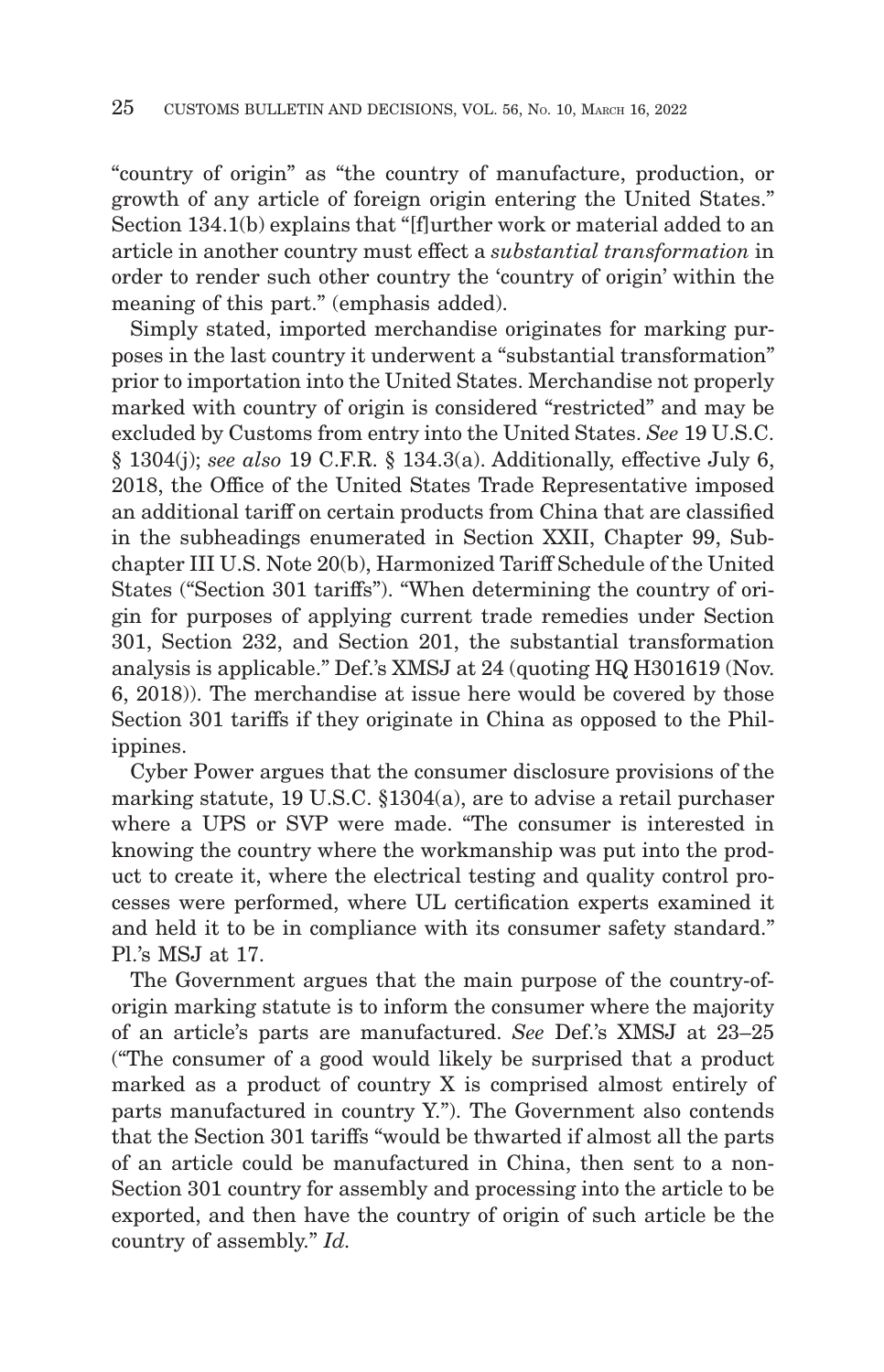Cyber Power argues, however, that disclosure of the origin of an article's parts is not required by 19 U.S.C. § 1304(a), and that where Congress wishes to direct a merchant to identify the country of origin of components or materials used in production of an article, it knows how to craft legislation for that purpose. *See* Pl.'s MSJ at 9–10 (citing The American Automotive Labeling Act, 49 U.S.C. § 32304; 49 C.F.R. Part 583; and Section 13(p) of the Securities Exchange Act of 1934, 15 U.S.C. § 78a, *et seq.*, as amended by Section 1502 of the Dodd-Frank Wall Street Reform and Consumer Protection Act).

Furthermore, the purpose of the imposition of the Section 301 tariffs was to promote a change in the "government of China's acts, policies and practices related to technology transfer, intellectual property and innovation." *See* Pl.'s Reply at 20 (citing *Notice of Action and Request for Public Comment Concerning Proposed Determination of Action Pursuant to Section 301: China's Acts, Policies, and Practices Related to Technology Transfer, Intellectual Property, and Innovation*, 83 Fed. Reg. 28,711 (U.S.T.R. June 20, 2018)). Additionally, the Section 301 tariffs were intended to encourage a partial de-coupling of China's economy from that of the United States, by discouraging investment in, and trade with, China. *See id.*

Here, Plaintiff, a Taiwanese company, appears to have in fact decoupled from China, moving some of its production from China to the facility established in the Philippines in 2018, when the Section 301 tariffs were first imposed. *Id.* Plaintiff emphasizes that it "moved significant capital equipment from China to the Philippines, expanding and integrating its production with the establishment of the Phisonic facility to manufacture PCBAs, and using Philippine labor instead of Chinese labor (all the foregoing at significantly higher cost)." *Id.* Plaintiff persuasively argues that "[d]isregarding this investment, the extensive manufacturing operations being conducted in the Philippines and the creation of new articles of commerce in the Philippines, and focusing solely on the source of parts, rather than the place where the finished article is produced, sets the Section 301 policy on its ear, and would produce enormous trade distortions." *Id.*

In consideration of the above, the court does not agree with Defendant that the purpose of the marking statute is to inform the consumer about the country-of-origin as to the component parts of the merchandise. *See* U.S. Customs & Border Protection, Marking of Country of Origin on U.S. Imports, Informed Compliance Publication, Pub. No. 1150–0620 (non-binding guidance stating, "**What is the purpose of marking?** To inform the ultimate purchaser in the United States of the country in which the imported article was made."). The court also does not agree with Defendant that the purpose of the Section 301 tariffs imposed on imports from China would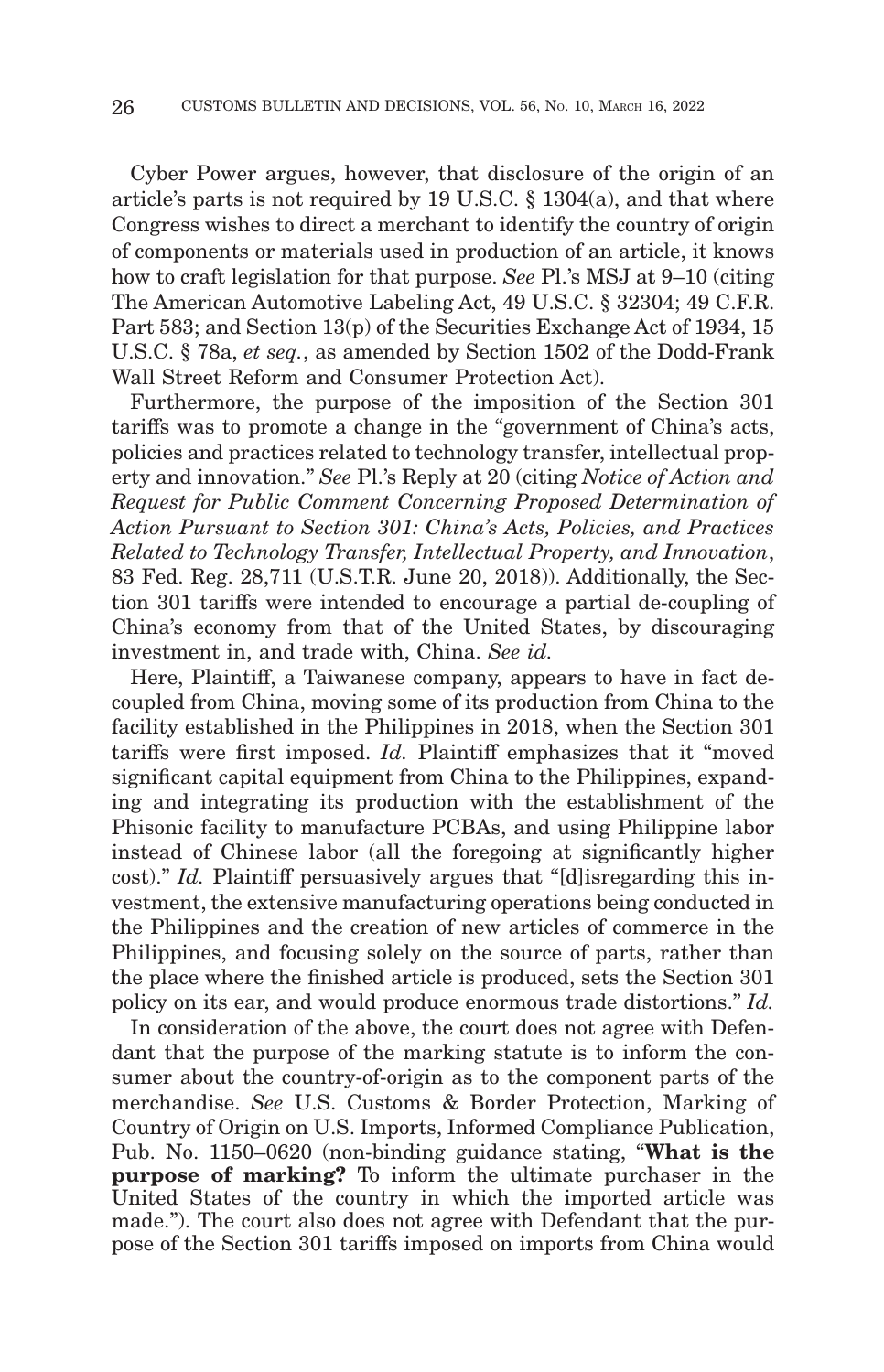be frustrated by concluding that goods with components made in China that are assembled, connected, tested, and finished in the Philippines are made in the Philippines for country-of-origin marking purposes. To the contrary, Cyber Power's deliberate de-coupling from China, and its development of Philippine facilities used to make the subject merchandise, appears to be precisely in line with the intended consequences of the Section 301 tariffs. Given this background and understanding of the underlying statutory provisions, the court turns to the parties' arguments as to whether the Chinese-origin components are "substantially transformed" by Plaintiff's Philippine operations such that the country-of-origin of the subject merchandise should be for purposes of applying the marking statute and assessing the applicability of Section 301 duties.

## **2. Substantial Transformation**

There is no dispute that a "simple assembly" does not substantially transform merchandise. *See, e.g.*, *Ran–Paige Co., Inc. v. United States*, 35 Fed. Cl. 117, 121–122 (1996) (attaching handles to pans); *Uniroyal, Inc. v. United States*, 3 CIT at 226, 542 F. Supp. at 1031 (imported shoe upper attached to outsole); *SDI Techs., Inc. v. United States*, 21 CIT 895, 900, 977 F. Supp. 1235, 1241 (1997), *aff'd*, 155 F.3d 568 (Fed. Cir. 1998) (incorporation of stereo chassis into stereo rack system). There is dispute, however, as to what constitutes a "simple assembly." *Compare* Def.'s XMSJ at 24 (arguing that "where all the materials needed to produce a particular article are manufactured in one country, simply exporting them to another country to produce the article will not result in that article being a product of the second country where less than substantial or significant work or additional materials are added in that second country"), *with* Pl.'s Reply at 18–21 (highlighting that Government's position is contradicted by its regulations, including 19 C.F.R. § 102.1(p), which defines "simple assembly" in another context to involve "five or fewer" component parts).

The court does not agree with the Government's suggestion that the Philippine operations regarding the subject merchandise constitute "simple assembly" since such a definition of "simple assembly" appears to be overbroad and conflicts with CBP regulations in other circumstances. However, Defendant highlights that its position is supported by a couple of prior decisions by this Court. *See* Def.'s XMSJ at 22 (citing *Nat'l Hand Tool Corp. v. United States*, 16 CIT 308 (1992), *aff'd per curiam*, 989 F.2d 1201 (Fed. Cir. 1993) and *Energizer Battery Inc. v. United States*, 40 CIT \_\_\_, 190 F. Supp. 3d 1308 (2016)). The subject merchandise consists of various models of UPS and one SVP, which are each comprised of at least a dozen components (and in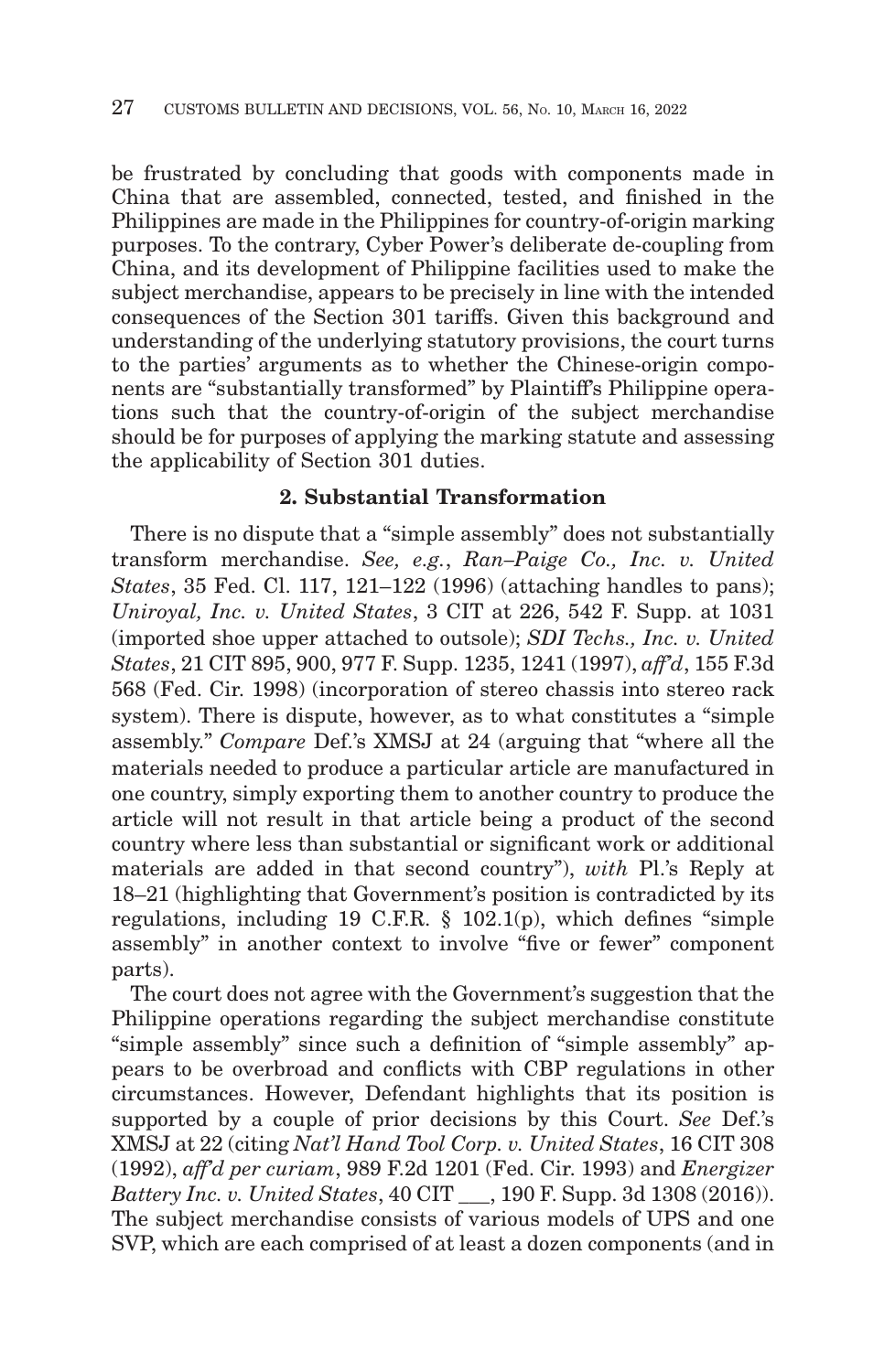many cases, several dozens). *See* Pl.'s 56.3 Stmt. at ¶¶ 23–89. Beyond mere assembly of these components, Plaintiff also maintains that it programs the subject UPS devices with firmware and performs final function testing on all of the subject merchandise as part of its Philippine operations. *Id.* Taking the totality of the above into consideration, the court cannot conclude at this stage that Plaintiff's Philippine operations regarding the subject merchandise constitute a "simple assembly" rather than "substantial transformation."

Defendant suggests that the court's substantial transformation analysis should focus on the PCBAs of the subject merchandise, maintaining that "[t]he critical component of the subject merchandise is its main board PCBA because it provides the device with its principal function or the essence of the finish article." *See* Def.'s XMSJ at 10; *see also id.* at 20–21 (arguing that "[s]ome courts will consider "the 'essence' of a completed article to determine whether an imported article has undergone a change in character as a result of postimportation processing." (quoting *Energizer*, 190 F. Supp. 3d at 1318)). Plaintiff disagrees, contending that there is no legal basis for Defendant's suggested "essence" test, and that such a test appears to have been rejected in a prior decision. *See* Pl.'s Reply at 12–14 (quoting *Ferrostaal Metals Corp.*, 11 CIT at 474, 664 F. Supp. at 538 ("The Court finds that there is no basis in caselaw for the essence test as offered by defendant. Defendant cites no case where the name, character and use criteria were satisfied, yet no substantial transformation was found to have occurred.")).

Plaintiff also emphasizes that even in the hypothetical application of a "critical component" or "essence" test, the Government's position has no merit as the PCBA cannot provide the "principal function" of a UPS device, namely the provision of an emergency source of power. *See id.* at 13 ("The 'principal function' of a UPS device is to supply battery electrical power to a connected device in the event a power source fails. This is a function the main PCBA cannot perform. For one thing, it lacks a battery, which is the source of emergency power. For another thing, it is incapable of connecting either to (1) a power source; or  $(2)$  a device to be protected."). The court agrees with Plaintiff that Defendant's proposed focus on the PCBA and the application of an "essence" or "critical component" test here is without merit. The Government's suggestion to focus solely on the PCBA components of the subject merchandise may well undermine the objective of the "substantial transformation" test, namely to focus on a change in name, character, or use. Accordingly, the court will consider the to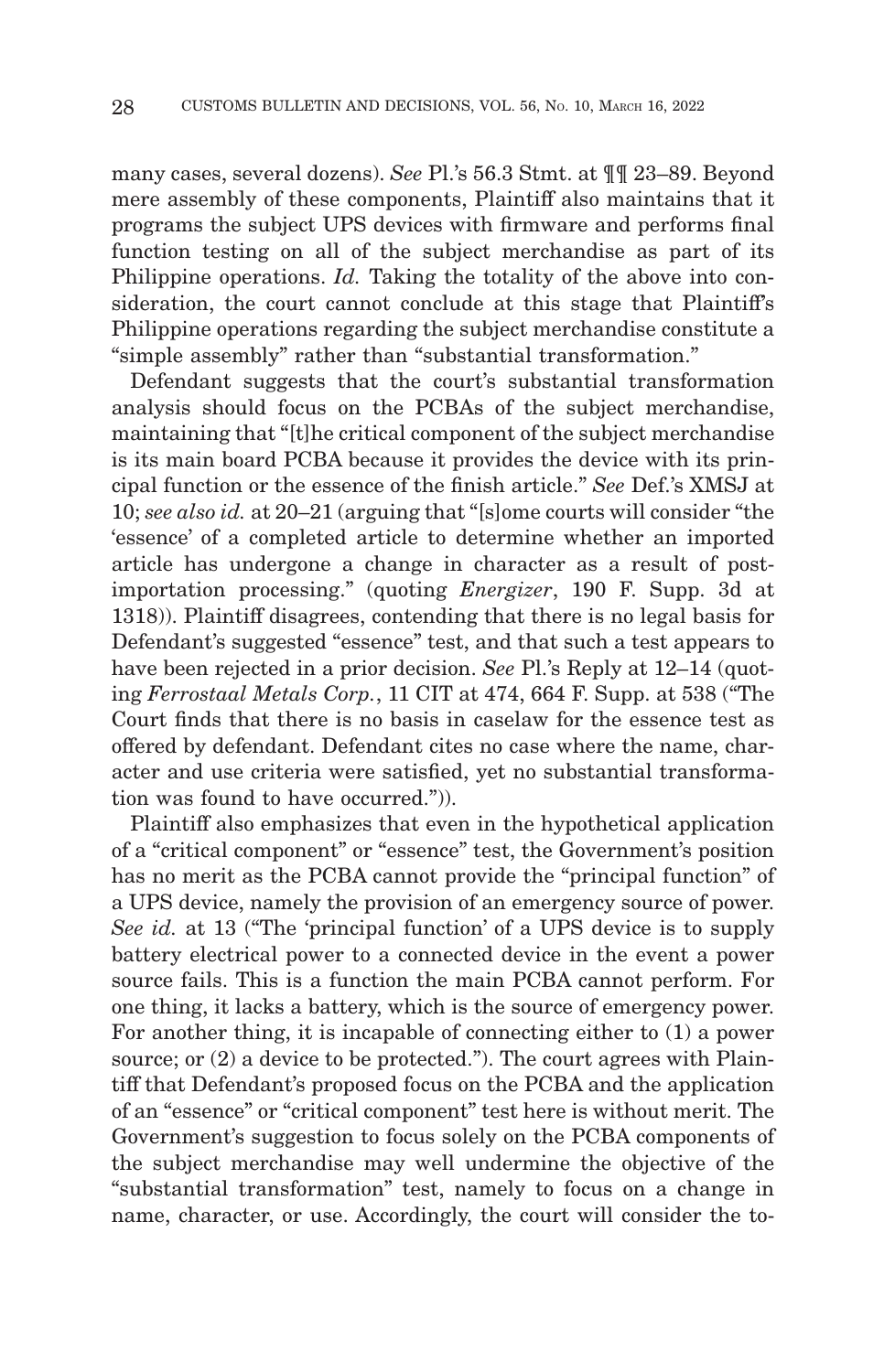tality of the evidence, without a focus on any particular "critical component," in evaluating whether Plaintiff has substantially transformed the subject merchandise.

Defendant also argues that "[w]hen constituent parts are assembled without a change in the shape or material composition of those components, and the components do not lose their individual names, then the completed article does not undergo a substantial transformation when those components are combined for their predetermined end use." Def.'s XMSJ at 22. Defendant further maintains that, in considering the "use" factor, to determine whether substantial transformation has occurred, "courts find a change in use where the end-use of an imported article is not interchangeable with the end-use of the article after post-importation processing." Def.'s Reply at 15 (citing *Energizer* & *Nat'l Hand Tool*). The court disagrees as the very authority on which Defendant relies undercuts its argument. *See Nat'l Hand Tool*, 16 CIT at 312 ("The fact that there was only one predetermined use of imported article does *not* preclude the finding of substantial transformation." (emphasis added) (citing *Torrington Co. v. United States*, 764 F.2d 1563 (Fed. Cir. 1985))). While the intended use of components may provide some insight as to whether the assembly of those components into the finished merchandise accomplishes a change in use that indicates a "substantial transformation," such a consideration is but one of many for the court to consider as part of the "totality of the evidence." *See id.* (citing *Ferrostaal Metals Corp.*, 11 CIT at 478, 664 F. Supp. at 541; *National Juice Prods. Ass'n*, 10 CIT at 61, 628 F. Supp. at 991). Here, the court is not convinced by Defendant's argument that the pre-determined use of the Chinese PCBAs for inclusion in Plaintiff's UPS and SVP products precludes a finding that subject merchandise underwent a substantial transformation as a result of Plaintiff's Philippine operations.

As the court noted in its prior decision denying Plaintiff's motion for a preliminary injunction, there is conflicting precedent by this Court and the Federal Circuit as to whether a component-by-component analysis is appropriate for determining whether substantial transformation has occurred. *See* Slip Op. & Order at 10–12, ECF No. 30 (citing *Acetris Health*, 949 F.3d at 731 and *Uniden Am. Corp. v. United States*, 24 CIT 1191, 1195–98, 120 F. Supp. 2d 1091, 1095–1099 (2000)). As explained above, the court does not agree that a component-by-component analysis assists in the determination of whether the subject merchandise at issue here underwent a substantial transformation in the Philippines for purposes of determining the country of origin under 19 U.S.C. § 1304(a). If, as Defendant argues,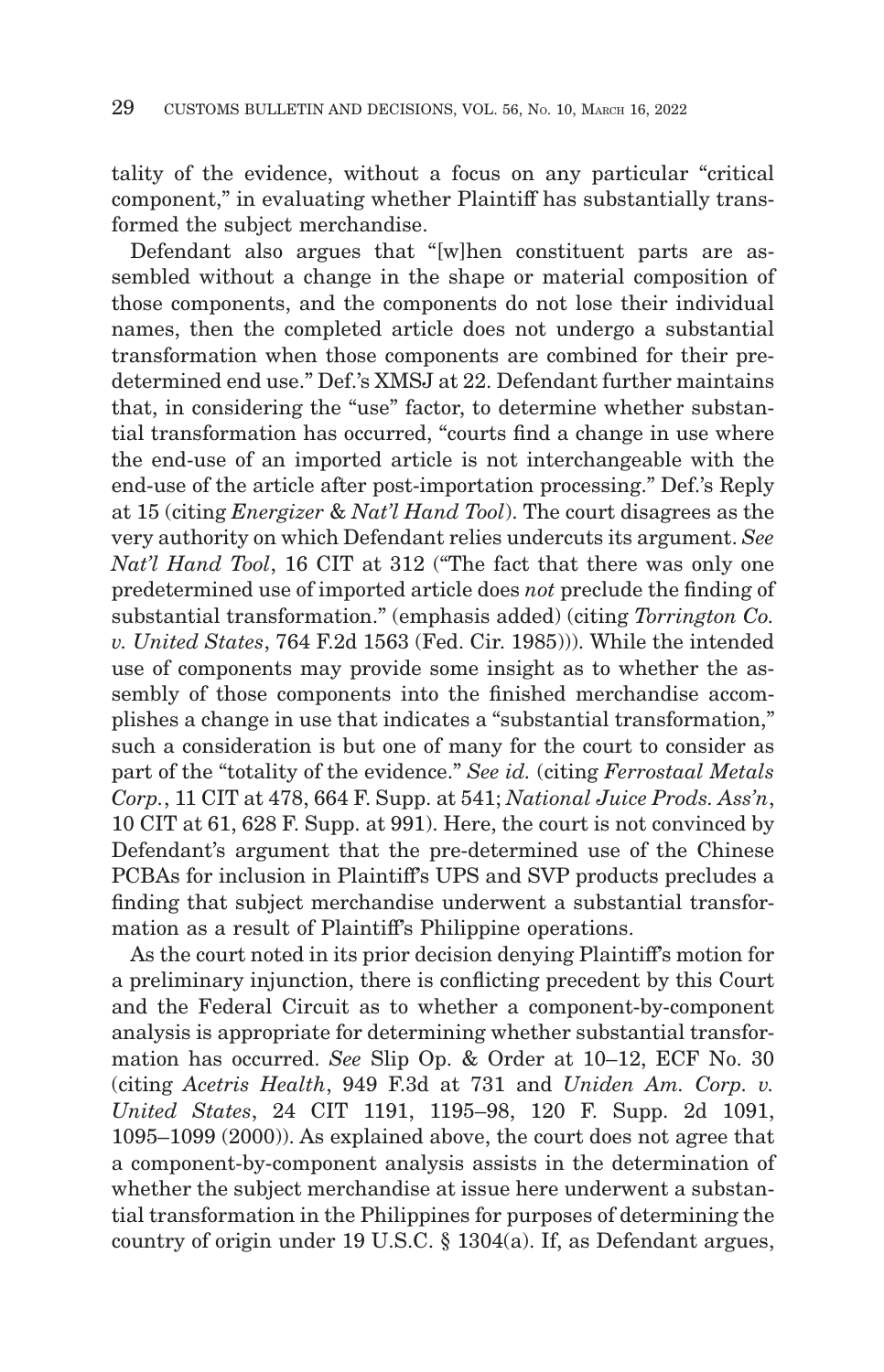components assembled for a pre-determined use may *never* constitute substantial transformation, then, for all practical purposes, there can never be a substantial transformation because there will always be a pre-determined use. There would be no *Belcrest Linens v. United States*, 741 F.2d 1368, 1372 (Fed. Cir. 1984) (substantial transformation resulted from cutting bolt of cloth, scalloping, and sewing into pre-determined use of pillowcases); or *Ferrostaal Metals Corp.*, 11 CIT at 471, 664 F. Supp. at 536 (substantial transformation as result of continuous hot-dip galvanizing process into pre-determined use for resulting product). It is one thing to say that the attachment of a handle to a pan, or a sole to a shoe, is too mundane for a substantial transformation; it is another to suggest that all parts (however many) assembled into a "pre-determined" product may never result in a substantial transformation. That is not, and cannot be, the law.<sup>1</sup>

Here, Plaintiff explains the production process at its Philippine facility for each of the subject merchandise, detailing their component parts, assembly, and finishing processes. *See* Pl.'s 56.3 Stmt. ¶¶ 23–92. Defendant, for its part, fails to demonstrate that Plaintiff's Philippine operations constitute a "simple assembly" that cannot qualify as a substantial transformation. Defendant's witness, Karl Moosbrugger, offers little more than his opinions on the ultimate issue. *See* ECF No. 61–6. While Plaintiff presents compelling and detailed evidentiary support for its motion, given the parties' dispute as to certain factual issues, the court is unable to conclude at this stage that the subject merchandise undergoes a substantial transformation in the Philippines.

The fact-intensive nature of the substantial transformation analysis in this matter is clear from any attempt to evaluate whether Plaintiff's Philippine operations result in a change in the name, character, or use of the subject merchandise. *See Gibson-Thomsen Co., Inc.*, 27 C.C.P.A. 267. With respect to the "name" criterion, there does not appear to be any dispute that all of the subject merchandise at issue undergoes a change in "name" as none of the components share a name with the finished subject merchandise. *See* Pl.'s Reply at 11 (citing Def.'s XMSJ at 26). There is also no dispute that under the

<sup>1</sup> Even if the court accepted Defendant's argument that assembly of components with a pre-determined use should not qualify as substantial transformation under the rationale of *Energizer*, the court notes that *Energizer* acknowledged that exceptions may exist and that substantial transformation may be found where the operations at issue were "sufficiently complex." *See Energizer*, 40 CIT at \_\_\_, 190 F. Supp. 3d at 1318. While *Energizer* did not offer guidance as to what the phrase "sufficiently complex" may mean, it would seem that making such a determination in this matter would require analyzing contested issues of material fact. Accordingly, even if this Court adopted the component-by-component analysis applied in *Energizer*, it does not appear that the Government would be entitled to prevail on summary judgment.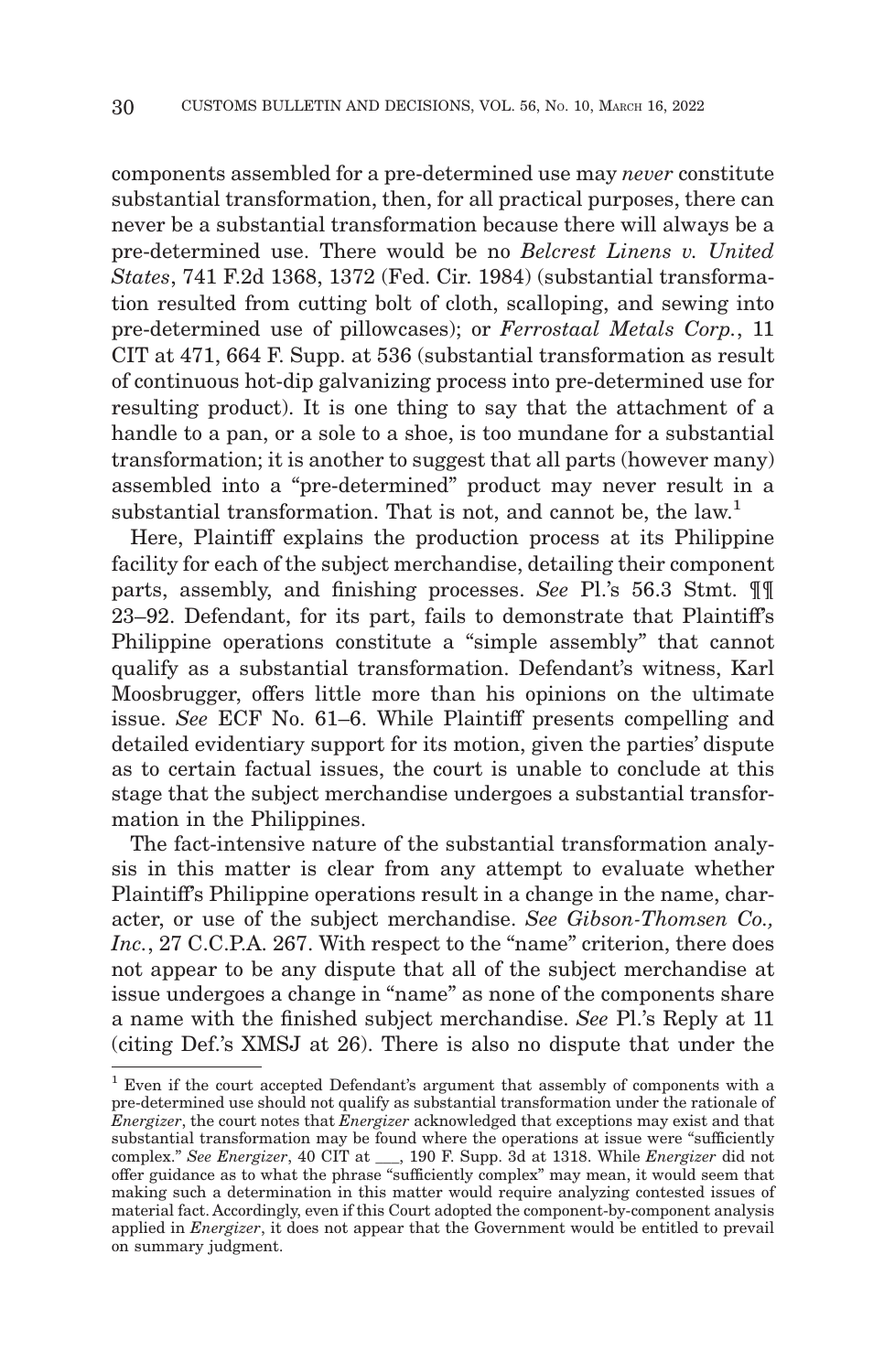"name, character, and use" analysis, a change in name is generally considered to be the least compelling factor in support of a finding of substantial transformation. *See* Def.'s XMSJ at 20 (citing *Sassy, Inc. v. United States*, 24 CIT 700, 704 (2000), and *Ferrostaal Metals Corp.*, 11 CIT at 478, 664 F. Supp. at 541 ("The name criterion is generally considered the least compelling of the factors which will support a finding of substantial transformation.")). While the satisfaction of the name criterion in this matter lends some support to Plaintiff's claim, this change in name alone does not appear sufficient to constitute a "substantial transformation" of the subject merchandise. The court must therefore consider whether changes in the "character" and/or "use" of the merchandise as part of Plaintiff's Philippine operations have effected a "substantial transformation" of the subject merchandise. *See Precision Specialty Metals, Inc. v. United States*, 24 CIT 1016, 1029–30, 116 F. Supp. 2d 1350, 1364 (2000) (noting that courts generally focus on character and use criteria in assessing whether substantial transformation has occurred).

Without objective standards, such as cost, or a working definition of "simple assembly," the court is left to arbitrarily apply its own subjective standards. Without workable, objective standards, one court's "mere assembly", *see, e.g.*, *Nat'l Hand Tool*, 16 CIT at 311–312; *Energizer*, 40 CIT at \_\_\_, 190 F. Supp. 3d at 1324–25, can just as easily be another court's complex process. Moreover, there are factual disputes as to the extent of Plaintiff's Philippine operations that are critical for determining whether the subject merchandise undergoes a change in "character" and "use." *Compare* Pl.'s MSJ at 14–16 (arguing that Philippine firmware instillation changes the character of the subject USP devices), *with* Def.'s XMSJ at 29–30 (arguing that "documents produced in this litigation undermine plaintiff's claim that firmware is installed on the PCBAs in the Philippines"); *see also infra* at 18 (highlighting genuine issue of material fact as to country of manufacture of the PCBA for subject Model No. CP600LCDa devices). For purposes of resolving the present matter, the court concludes that a determination as to the resulting "character" and "use" of the subject merchandise after production at Plaintiff's Philippine facility requires analysis and adjudication of contested issues of material fact. Accordingly, the court cannot conclude at this stage that Plaintiff's Philippine operations do not effect a "substantial transformation" for purposes of determining country of origin, and consequently denies Defendant's cross-motion for summary judgment.

The court now turns to the question of whether Plaintiff may prevail on its own motion for summary judgment. Plaintiff has submitted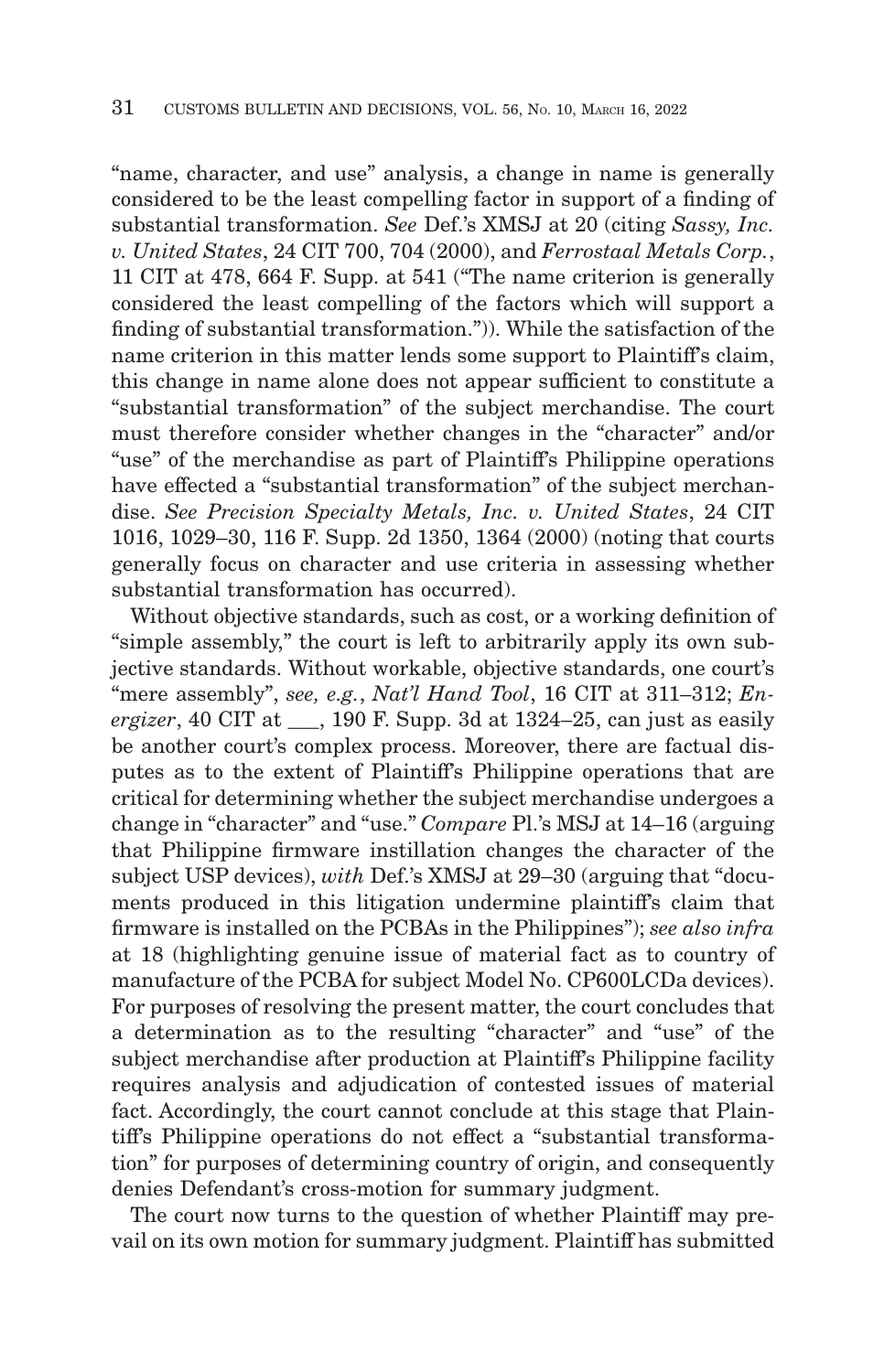detailed documentary and testimonial evidence as to the nature and extent of its Philippine operations and the production of subject merchandise. *See* Pl.'s 56.3 Stmt.; *see also* Affidavits in Support of Pl.'s Mot., ECF No. 48–4; Supplemental Exhibits for Pl.'s R. 56.3 Stmt., ECF No. 49. Defendant challenges not only the merits of Plaintiff's position, but also a variety of evidentiary and admissibility issues. *See* Def.'s XMSJ at 14–15 (arguing that "Plaintiff's Evidence Has Not Been Authenticated And/Or Is Inadmissible"); Def.'s Resp. to Pl.'s R. 56.3 Stmt., ECF No. 60–2. Plaintiff, for its part, maintains that Defendant's "evidentiary and technical objections lack merit," and argues that the submission of additional affirmations by Plaintiff's witnesses resolve Defendant's evidentiary objections such that the court can adjudicate this matter in Plaintiff's favor on summary judgment. *See* Pl.'s Reply at 2–6.

Taking all reasonable factual inferences in favor of the non-movant, the court concludes that there remain genuine issues of material fact that preclude the entry of summary judgment for Plaintiff. If the underlying facts as to the nature and extent of Plaintiff's operations on the subject merchandise in the Philippines were not in dispute, the court would be inclined to grant summary judgment for Plaintiff; however, that is not the situation here as the parties dispute several critical facts. One example of a triable issue of fact here is the parties' dispute as to the country of manufacture for the printed circuit board used in the UPS Model No. CP600LCDa. As described above, the PCBA is a critical component in the subject merchandise, and the factual details as to where this component is manufactured, as well as where and how it is assembled and installed into the subject merchandise, may assist the court in its substantial transformation determination. While Plaintiff contends that the printed circuit board for the UPS Model No. CP600LCDa is manufactured in the Philippines, Defendant maintains that Plaintiff cannot prove this factual claim. *Compare* Pl.'s MSJ at 3, *with* Def.'s Reply at 14.

More generally, the factual details as to the extent and nature of Cyber Power's operations regarding the subject merchandise in the Philippines also remain in dispute. *See* Pl.'s Reply at 21–23 (responding to "speculative declaration" from CBP witness that called into question extent of Cyber Power's Philippine operations). While Plaintiff argues that its representations as to the nature and extent of its operations in the Philippines are supported by documentary evidence and statements by witnesses with personal knowledge, the court cannot conclude that the subject merchandise was "substantially transformed" in the Philippines without finding facts or assessing the credibility of witnesses. Given that determinations of issues of fact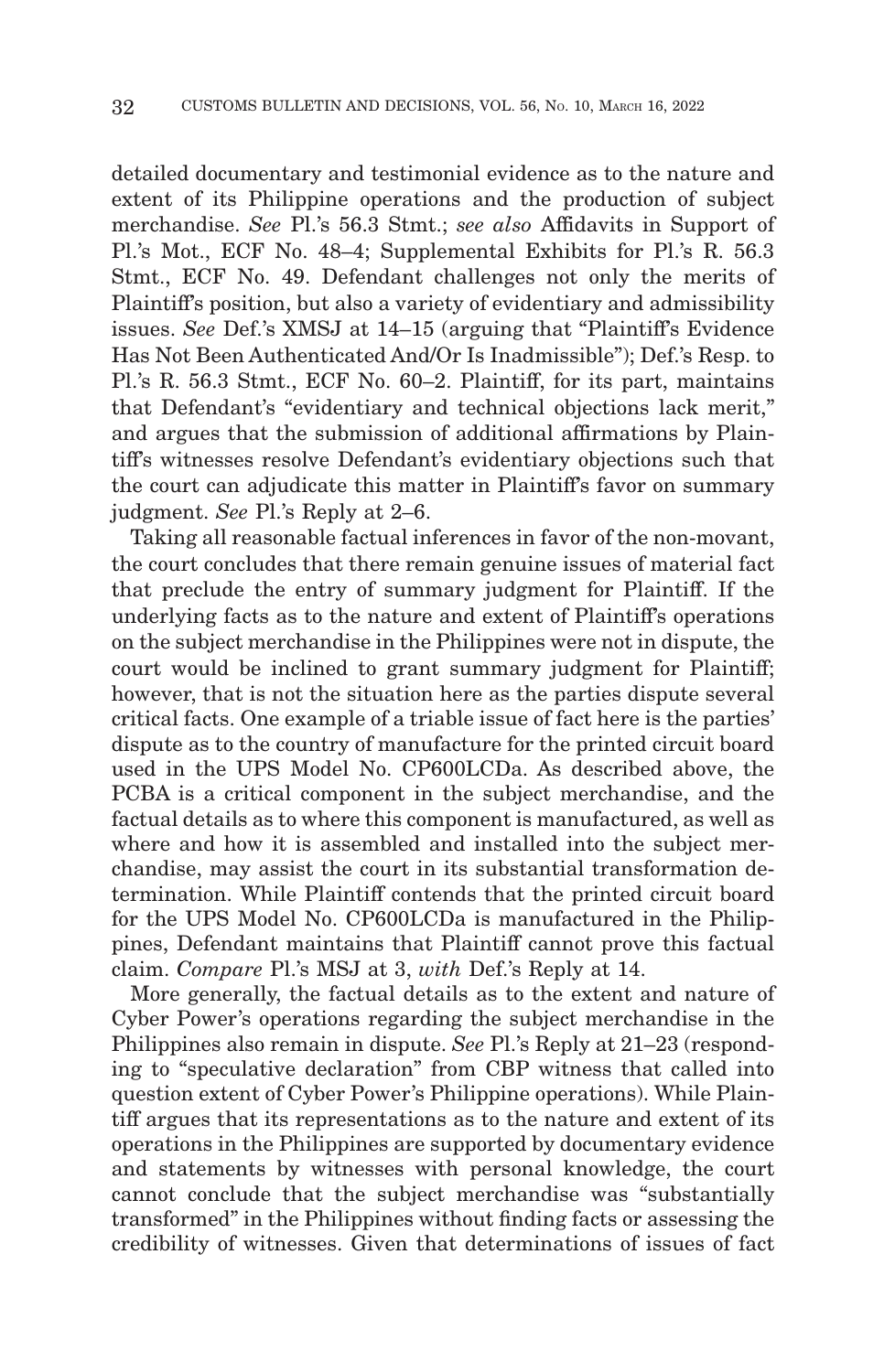and credibility are inappropriate at summary judgment, Plaintiff's motion for summary judgment is denied.

## **III. Conclusion**

For the foregoing reasons, it is hereby

**ORDERED** that Plaintiff's motion for summary judgment and Defendant's cross-motion for summary judgment are denied; and it is further

**ORDERED** that the parties shall submit a proposed scheduling order on or before March 7, 2022 at 2:00 PM that includes (1) a date for submission of the order governing preparation for trial, (2) a date for the submission of the pretrial order, (3) a date for the pretrial conference, and (4) a proposed trial date.

Dated: February 24, 2022

New York, New York

*/s/ Leo M. Gordon* JUDGE LEO M. GORDON